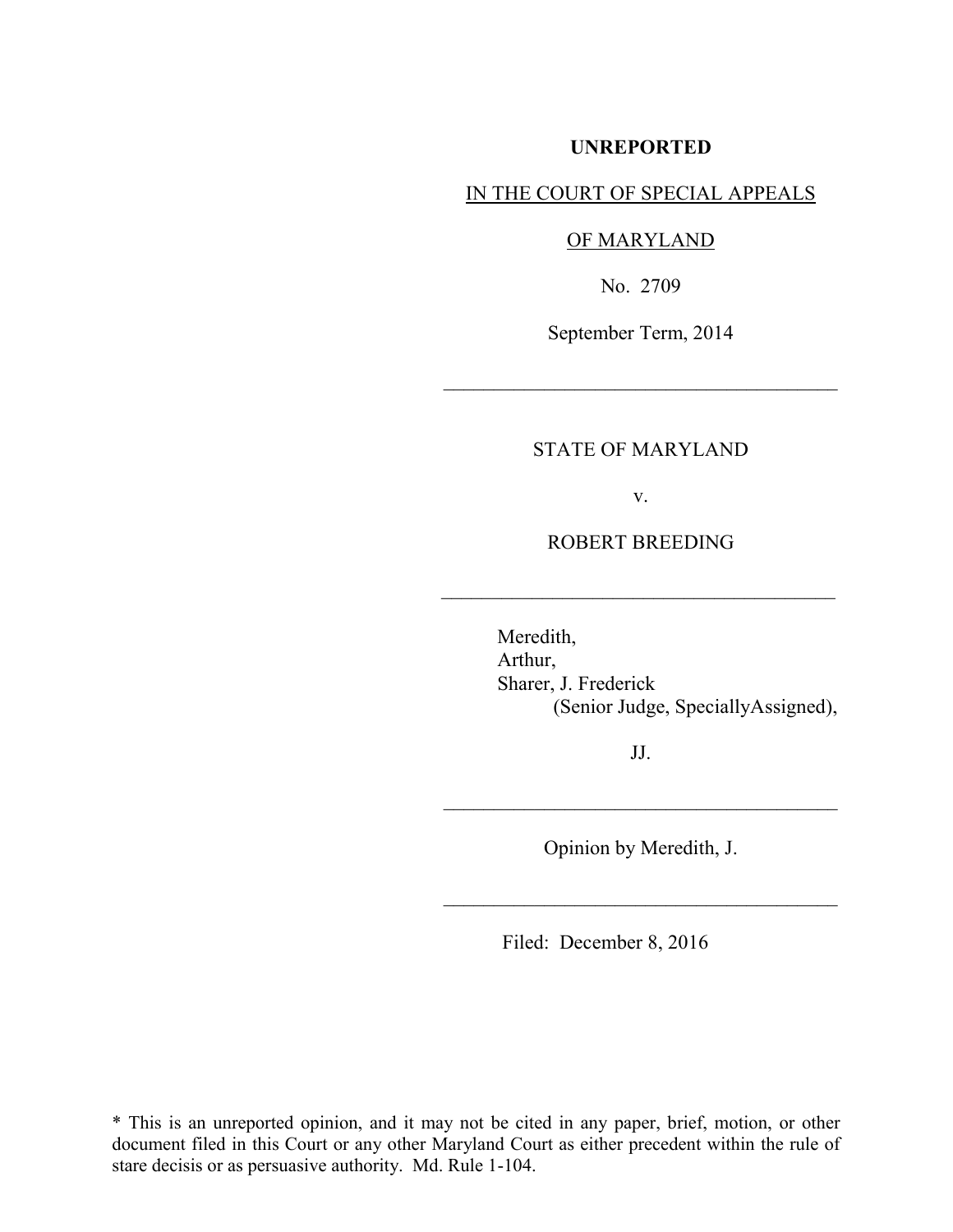— Unreported Opinion —

 $\overline{a}$ 

 After the Circuit Court for Allegany County granted the petition filed by Robert Breeding, appellee, for a writ of error coram nobis, the State, appellant, appealed. The coram nobis court held that Breeding was entitled to a new trial because the trial court erred in accepting his guilty plea in July 2008 without announcing on the record --- as then required by Maryland Rule 4-242(c) --- that the court found the plea to be voluntary.

# **QUESTION PRESENTED**

 The State presents a single question: "Did the circuit court improperly grant Breeding's request for coram nobis relief?"

 Because we conclude that the coram nobis court did not apply the correct standard for analyzing -whether Breeding's plea was entered knowingly and voluntarily, as clarified in Part II of the Court of Appeals's opinion in *State v. Smith*, 443 Md. 572, 649- 56 (2015), we will vacate the judgment of the Circuit Court for Allegany County, and remand the case for further proceedings.

# **FACTS AND PROCEDURAL HISTORY**

 On May 16, 2008, appellee was charged with two counts of perjury. The charges were filed by the State's Attorney for Allegany County, and stemmed from false testimony that appellee had given, under oath, in his divorce proceedings. The record reveals that appellee --- who was a retired Maryland State Trooper and an active duty Lieutenant Colonel in the United States Military --- desired to end his first marriage and enter into a second marriage with his paramour. Appellee filed two complaints for divorce, and then dismissed one of the complaints, but, with the intent of deceiving his wife, proceeded on the other complaint. He showed his wife only the complaint that had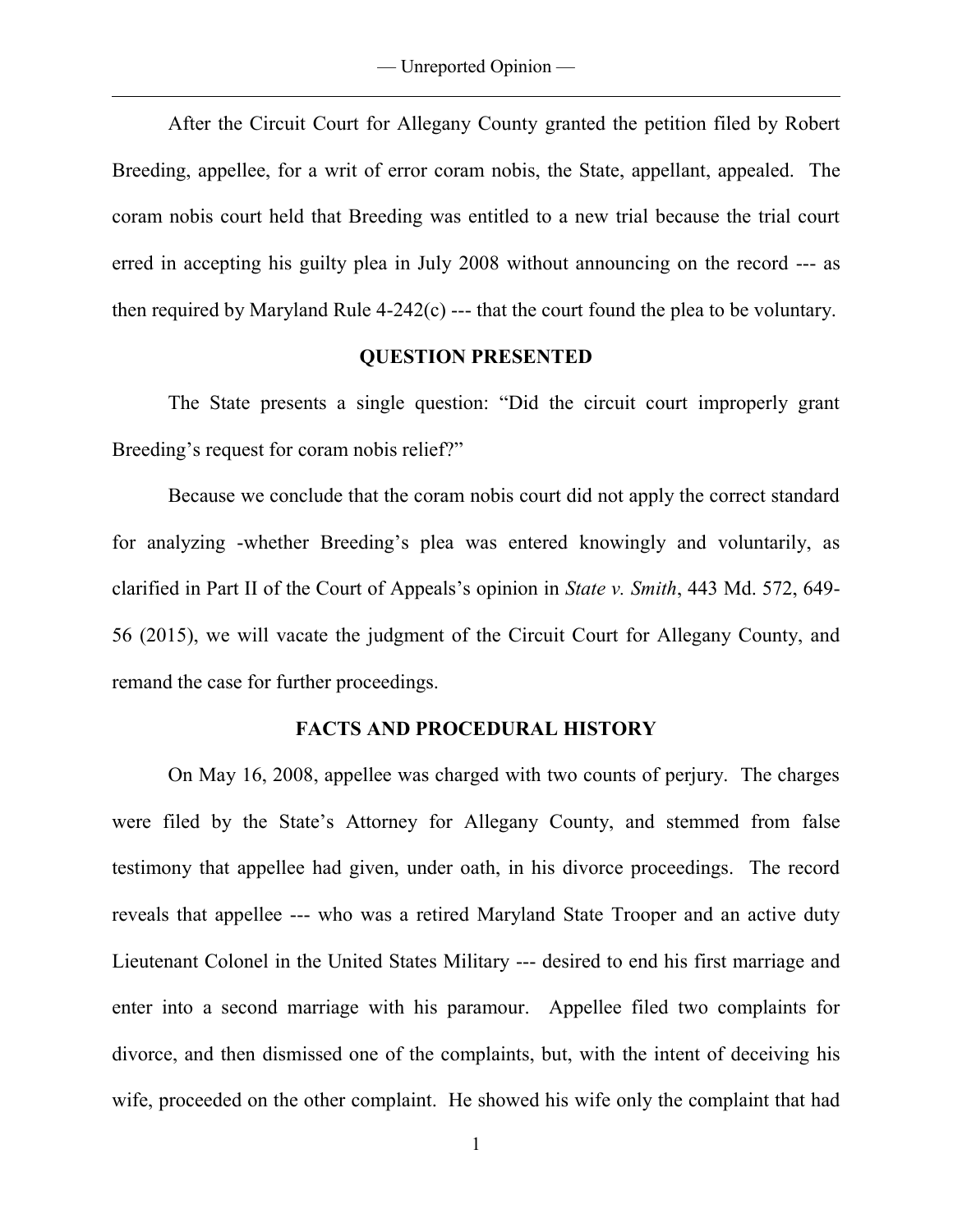been dismissed. Because she did not realize a second complaint had been filed, she took no action to contest the divorce, and, after the court granted appellee a divorce, his wife remained unaware for many months that she was no longer married to appellee. She learned that she was divorced when she saw an announcement in the local newspaper reporting appellee's marriage to another woman.

 In order to unilaterally obtain the divorce, appellee had testified under oath that he and his wife had been living separate and apart for over a year, and that there were no unresolved property or custody-related issues. Appellee's testimony on both of these points was false. The divorce was granted, uncontested by appellee's wife, who remained under the impression that appellee's suit for divorce had been dismissed, and that her marriage was intact.

 As noted, appellee was charged with two counts of perjury. He appeared before the Circuit Court for Allegany County on July 1, 2008, for the purpose of entering a guilty plea. As amended, effective January 1, 2008, Maryland Rule 4-242(c) provided:

**The court may not accept a plea of guilty until after an examination of the defendant on the record in open court conducted by the court, the State's Attorney, the attorney for the defendant, or any combination thereof, the court determines and announces on the record that (1) the defendant is pleading voluntarily, with understanding of the nature of the charge and the consequences of the plea; and (2) there is a factual basis for the plea.** In addition, before accepting the plea, the court shall comply with section (f) of this Rule. The court may accept the plea of guilty even though the defendant does not admit guilt. Upon refusal to accept a plea of guilty, the court shall enter a plea of not guilty.

(Emphasis added.)

 $\overline{a}$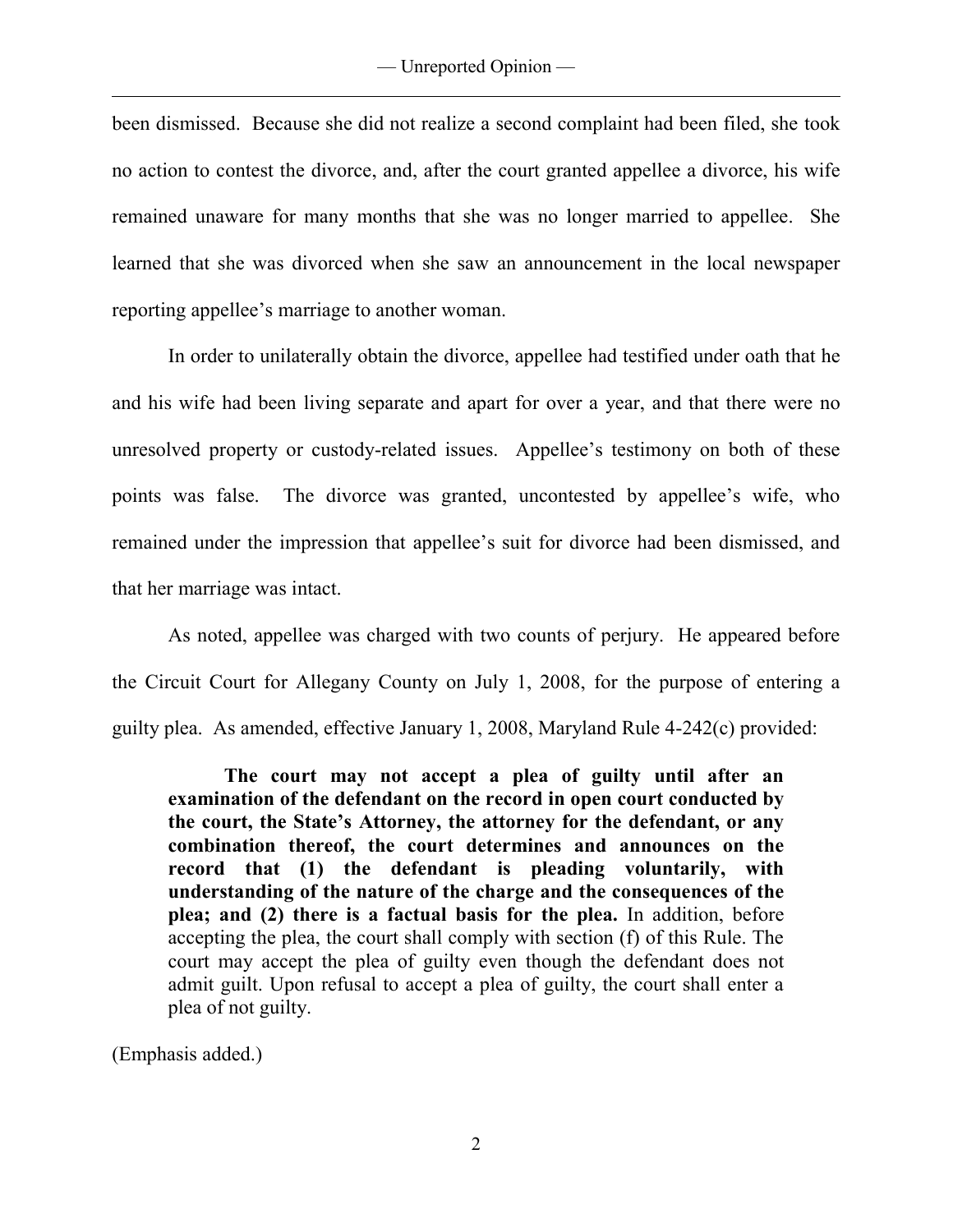After the court solicited from appellee some identifying information, the following

colloquy occurred:

 $\overline{a}$ 

[BY THE COURT]: Mr. Breeding it appears you've been charged with two criminal offenses in this case through a statement of charges. In the past you should have been served and provided with your copy of those charges. Did that happen?

[BY APPELLEE]: Yes Your Honor.

- Q. Have you had a chance to read the charges and to review the charges with your attorney?
- A. Yes Your Honor.
- Q. Do you understand these charges?
- A. Yes Your Honor.
- Q. Have you also had an opportunity to discuss with your attorney any and all possible defenses you might have to these charges?
- A. Yes Your Honor.
- Q. And finally, have you had an adequate opportunity to discuss the terms of this plea with your attorney?
- A. Yes Your Honor.
- Q. All right. You hesitated, which is fine, do you have any desire to have any further conversations with your attorney now out of my hearing or presence on any aspect of this case?
- A. No Your Honor. The, the hesitation is just to, to review in my mind just to make sure that I checked all the blocks.
- Q. Very well. Then sir referring to the two charges, the first reads that on or about June 11, 2007 in the Allegany County Circuit Court did on exam, did on examination as a witness duly swear, sworn to testify in the Circuit Court um, under oath, unlawfully and falsely swore that you had been separated for at least a year, the matter so sworn being material and the testimony being willfully corrupt and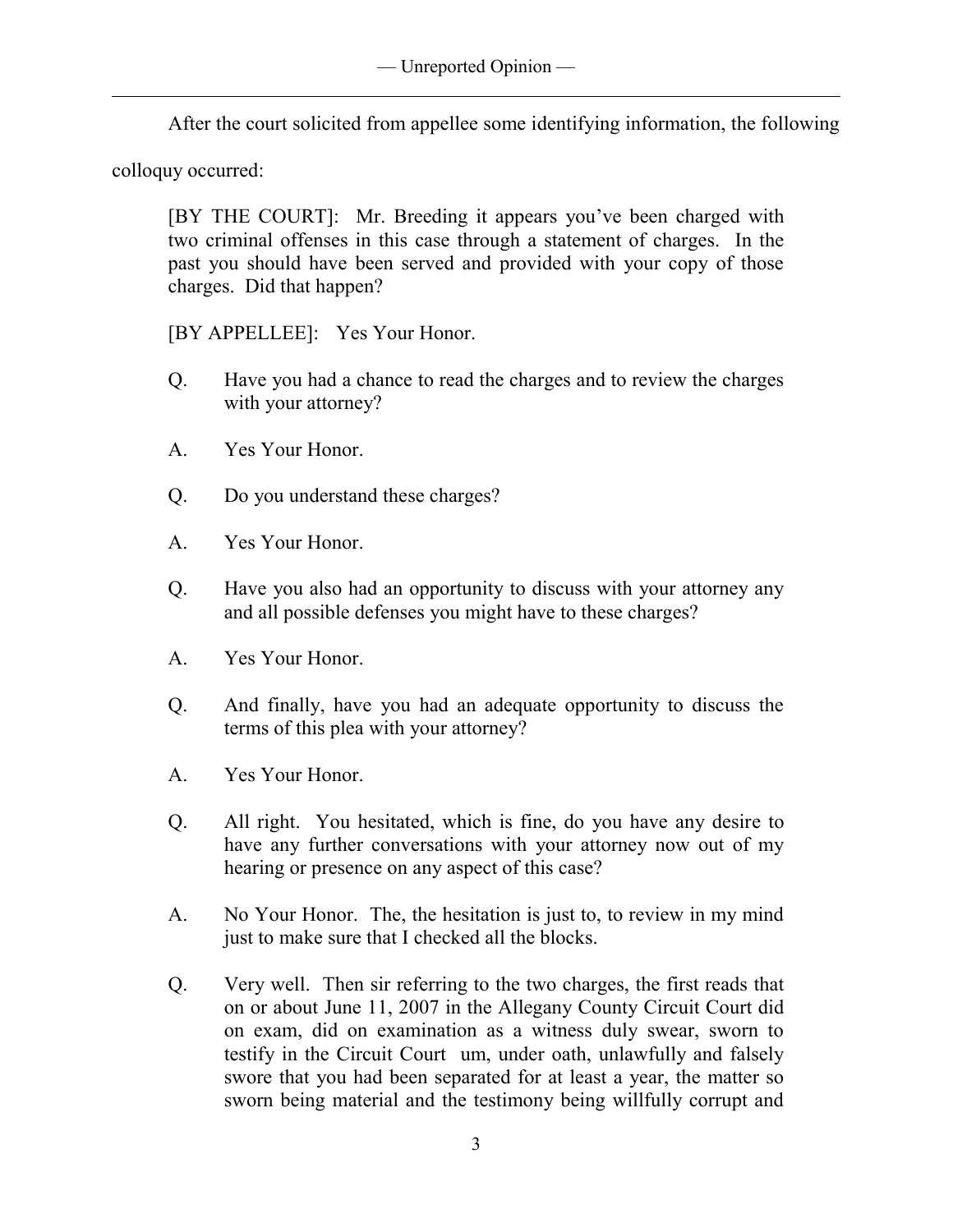false. That sir in essence is the charges of perjury as a witness in court. Do you plead guilty or not guilty to that charge?

A. Guilty Your Honor.

 $\overline{a}$ 

Q. Now sir there's a second charge that reads also on June 11th . . . now help me with this gentlemen, this is a second piece of testimony offered on the same day? I see . . .

[BY THE STATE]: That's correct Your Honor.

[BY THE COURT]: Okay. So then there was apparently a second occurrence on the same date, June 11th, [20]07 ah, and I'll read that on examination as a witness sworn to testify in this Circuit Court [. . .] an oath was administered that's, you unlawfully and falsely swore that your wife had reached an amicable resolution, I beg your pardon, that he and his wife had reached an amicable resolution and had been concluded . . . and had even concluded custody and property agreements regarding their marital property and children. First sir, do you understand the charge as I read it?

[BY APPELLEE]: Yes Your Honor.

- Q. Understanding that charge, do you plead guilty or not guilty, recognizing that apparently is a second and distinct charge of perjury?
- A. Guilty Your Honor, yes.
- Q. Then these questions for you sir, have you and can you hear me clearly and distinctly?
- A. Yes Your Honor.
- Q. Are you now under the influence of alcohol, narcotics or medication?
- A. No Your Honor.
- Q. Ah, you can read and write sir?
- A. Yes sir.
- Q. You're a citizen of the United States?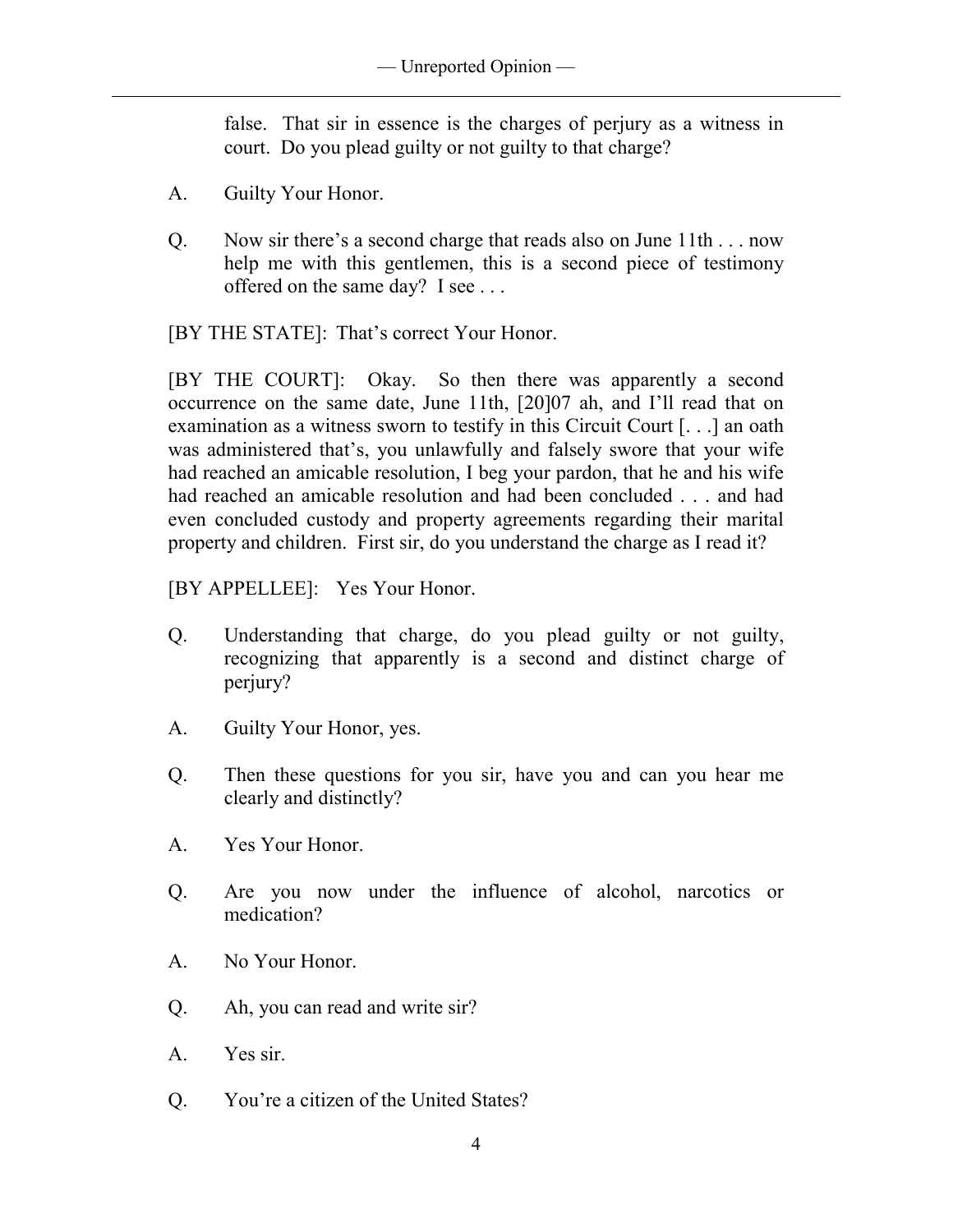A. I am Your Honor.

 $\overline{a}$ 

- Q. Are you presently under the care of any type of mental health care provider?
- A. No Your Honor.
- Q. I would advise you sir it's your absolute right to plead not guilty to both and all of these charges. Should you plead not guilty, it will be the burden of the State to try to prove you're guilty. They must prove that beyond a reasonable doubt. Do you understand?
- A. Yes Your Honor.
- Q. You are presumed to be innocent of these charges. This presumption will stay with you throughout your trial, cannot be overcome unless the State can prove guilt beyond a reasonable doubt. When and if you plead guilty, you forfeit that presumption. Is that clear sir?
- A. Yes Your Honor.
- Q. If you pled not guilty, you would have the right to a speedy public trial where you could see, hear, question and confront every witness. You could present witnesses and evidence on your own behalf. You could elect to have your guilt or innocence decided by judge or jury. If you selected jury, 12 persons would be selected at random from this County. You could participate in their selection. They could not convict you of any crime unless unanimous in their belief that your guilt had been established beyond a reasonable doubt. You will lose that presumption of innocence if you plead guilty. Is that clear sir?
- A. Yes Your Honor.
- Q. If you pled not guilty, no one could force you to testify, no one could assume significance from your silence. If you were having a jury trial, if asked, I would instruct the jury on that point of law. The same point of law would apply if you were having a judge trial. On the other hand, you could take the witness stand, testify in your own defense, if that was your choice. Is that clear sir?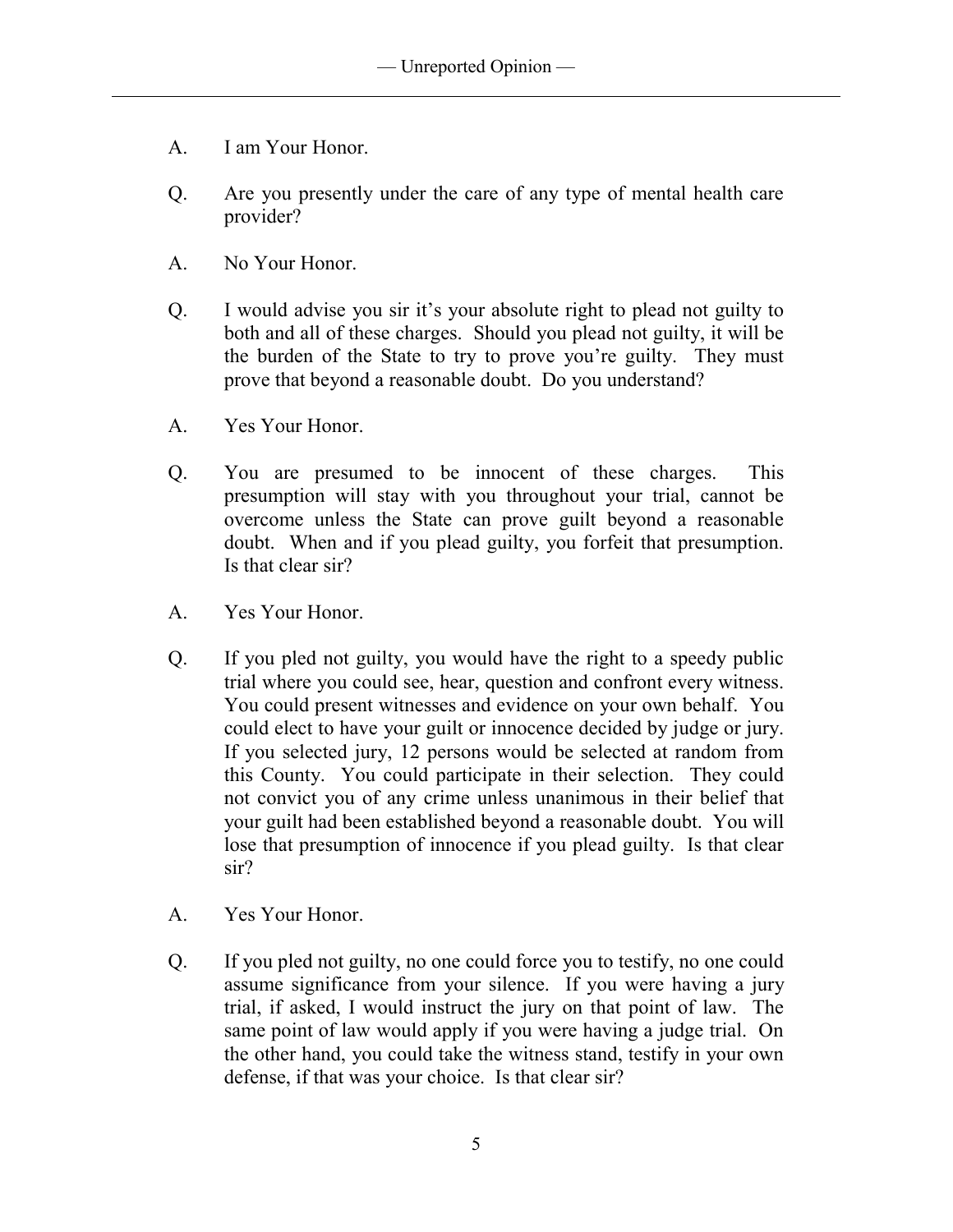A. Yes Your Honor.

 $\overline{a}$ 

- Q. Other consequences of pleading guilty include that your right of appeal to an entity or court known as an appellate court becomes very limited. Also if you're now on parole or probation, this conviction could be a reason to revoke that parole or probation. Is that clear sir?
- A. Yes Your Honor.
- Q. Now sir my understanding is you're pleading guilty to two separate charges . . . of perjury, perjury as a witness in a court proceeding. Is that what you believe you're doing sir?
- A. Yes Your Honor.
- Q. I would advise you sir that the penalty associated with each conviction would be up to 10 years in jail. Do you understand?
- A. Yes Your Honor.
- Q. Um . . . is this classified as a felony or misdemeanor gentlemen? And on the nature of perjury is there any aspect regarding consequences of perjury that your client needs to be reminded of, such as affects on voting, testifying in the future? Perjury is a many headed monster.

[BY APPELLEE'S COUNSEL]: As to, as far as felony or misdemeanor Your Honor, quite frankly I, I'm not sure. **He has been advised he won't be able to vote and he won't be able to testify in any other proceedings, he won't be able to sign anything under Affidavit and there could be repercussions for any future um** . . . .

[BY THE COURT]: All right, then Mr. Breeding . . . .

[BY APPELLEE'S COUNSEL]: . . . time, nexus to the criminal . . .

[BY THE COURT]: I'm sorry I interrupted you.

[BY APPELLEE'S COUNSEL]: I'm sorry. **Any future nexus to the legal system Your Honor**.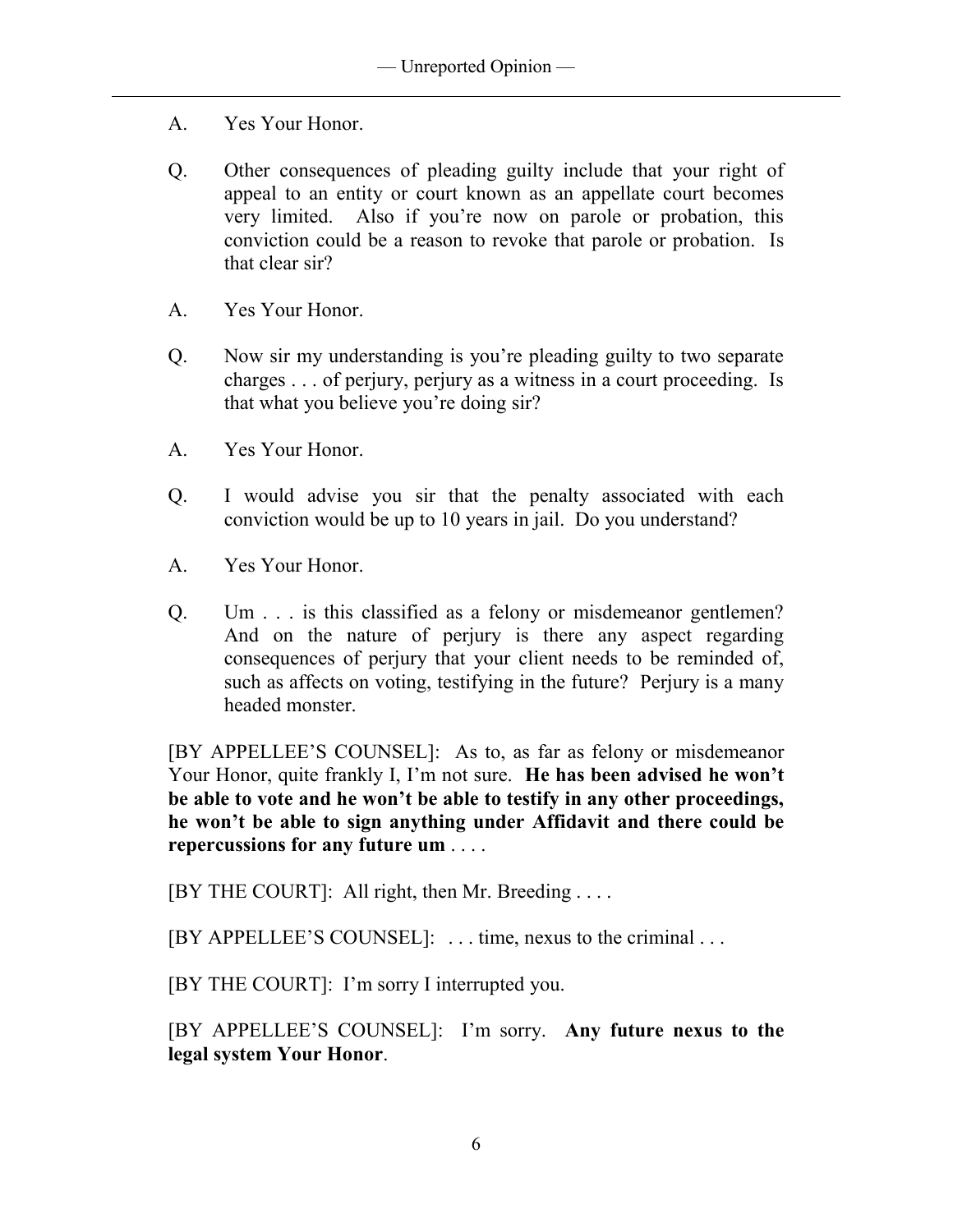[BY THE COURT]: Then Mr. Breeding it appears you have had those conversations with your attorney, **you understand then that those are additional consequences of anyone being found guilty of perjury in this State**?

[BY APPELLEE]: **Yes sir, very severe**.

- Q. Very well. Now my understanding of your plea agreement is that it's memorialized in the letter that's been taken as State's Exhibit Number One. I suppose I should first inquire because it's actually an email, have you had a chance to see and read this sir?
- A. Yes Your Honor I have.
- Q. Does it constitute and set forth what you believe your plea agreement to be?
- A. Yes sir it does.

 $\overline{a}$ 

- Q. **Has anyone promised you anything else?** That's not set forth in this letter?
- A. **No Your Honor**.
- Q. I should tell you and do tell you sir that the recommendation regarding sentencing to time served is what's called a non-binding recommendation, meaning that I'm not required to accept that recommendation. Do you understand that?
- A. Yes Your Honor.
- Q. **Has anyone threatened you in any fashion?**
- A. N...
- Q. **To induce you to force you to plead guilty here?**
- A. **No Your Honor.**
- Q. **Are you pleading guilty of your own free will?**
- A. **Yes Your Honor**. [ . . .]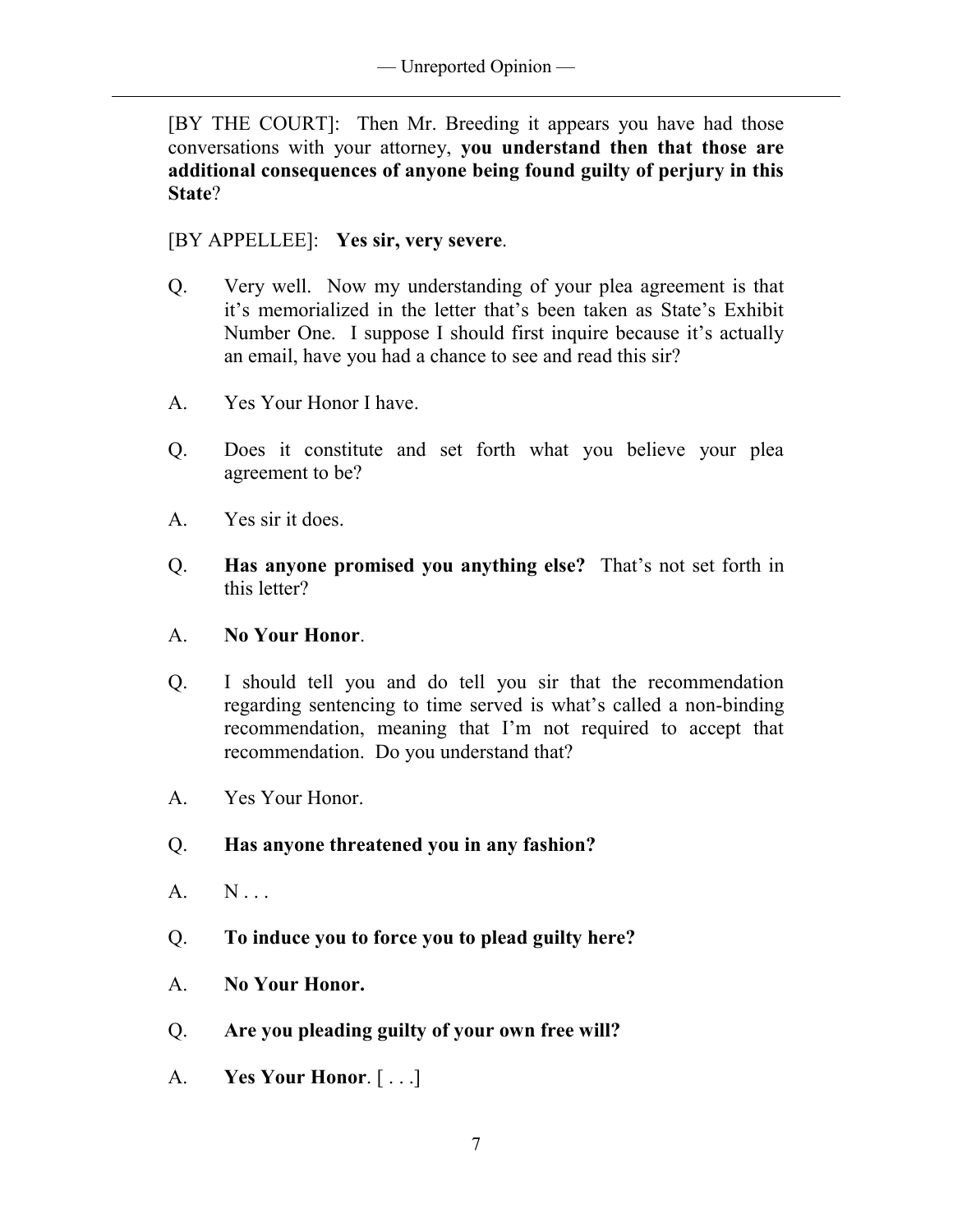\* \* \*

- Q. . . . Back to the sequence of questions, **again, I ask you has anyone threatened you in any fashion to . . . induce you to plead guilty here today?**
- A. **No Your Honor**.
- Q. **You are pleading guilty of your own free will?**
- A. **Yes Your Honor.**
- Q. And as I have read these two charges to you, **you're pleading guilty to these charges because you believe you're guilty of these charges?**
- A. **Yes Your Honor**.
- THE COURT: All right. Thank you gentlemen. Please be seated. Ah, the State will now outline the facts it feels it can prove.

(Emphasis added.)

 $\overline{a}$ 

The State then made a proffer of the facts it would have been able to prove had the

matter proceeded to trial:

[BY THE STATE]: . . . The State would have put on evidence largely coming from ah, Nancy and Alex Breeding ah, wife number one and daughter of the Defendant as well as next door neighbors Linda and John Persons ah, with respect to the material facts that, that were testified to falsely in counts one and two.

 Um, Mr. Breeding was involved in an [il]licit affair with a Debbie Welch prior to the events of June 11th. At some point prior to that she gave him an ultimatum to divorce his wife or ah, their affair would be over. At that point Mr. Breeding then um, engaged in a course of conduct that ultimately le[]d to this testimony in front of the Hearing Examiner under oath on June 11th. Ah, he filed two different Complaints for Absolute Divorce, dismissing the first one and proceeding on the second. Ah, he had his, Ms. Breeding, Nancy Breeding would have testified that he had her served with the second Complaint ah, but then showed her the dismissal of the first Complaint and that is why she did not appear and contest the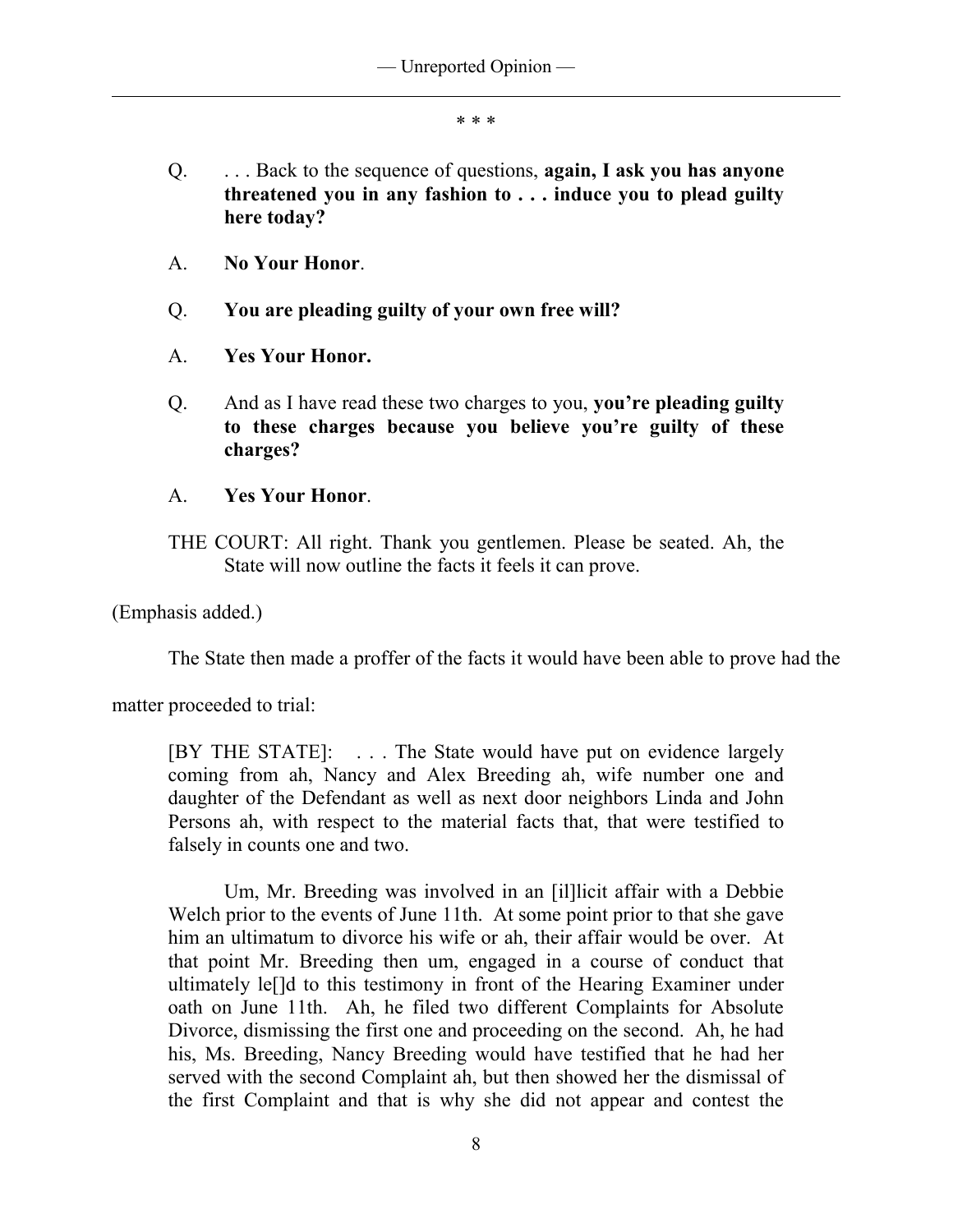divorce. She thought it was disposed of. Ah, on June 11th um . . . .Mr. Breeding testified under oath in front of Hearing Examiner Wes McKee, who would have also testified and pointed out Mr. Breeding as the individual that testified to him with respect to these issues. Ah, we also would've submitted a certified transcript of that proceeding ah, and his, and Mr. Breeding's testimony. During that time Mr. Breeding testified that he had been living separate and apart, as required by Maryland law, to obtain a divorce. A very specific period of time. Ah, he also testified under oath that there were, in response to all, Hearing Examiner McKee's direct question are there any issues of property settlement or custody and his response was no, this was amicable and that it had all been worked out between he and Nancy Breeding. Ah, again, we would've submitted the transcript ah, of the ah, of that testimony as well as Wes McKee's testimony. Ah, Nancy and Alex Breeding and Linda and John Persons would have testified that in fact during that one year time period, that Mr. Breeding testified they've been living separate and apart, he was actually living with them as husband and wife, father, daughter ah, two to three days a week. That they would engage in activities that husband and wives engage in including um, marital relations. That they, that he acted as a father to Alex Breeding and that he maintained a residence ah, with Nancy Breeding, which is directly in opposition to what he testified to under oath. Ah, Nancy Breeding would have testified that there was never any discussion of a divorce. There was never any discussion of a separation agreement nor is there ever any discussion of ah . . . child custody as related to this, this divorce complaint. She would have further testified that she was unaware that she was divorced from Mr. Breeding and unaware that Mr. Breeding had married Debbie Welch ah, until a wedding announcement appeared on February 8th, 2008 in the Cumberland Times-News um, and that's what led to this investigation. So there also would have been testimony that after this divorce was ordered ah, the Defendant continued to live as husband and wife and father, daughter with Nancy and Alex Breeding um, up until the time that this um . . . that the divorce and subsequent marriage to Debbie Welch, Debbie Breeding had taken, came to light in February of 2008 ah, so with respect to the material facts in, the material fact in count one as required by Maryland law ah, to be living separate and part. There would have also been testimony from Linda and John Persons that um, they would go out to dinner with Nancy Breeding and Robert Breeding, the Defendant, as couples. Ah, that they had no idea that they were divorced. He was, continued to maintain a residence there. They would see him at the residence a couple of days a week. Ah, with and again, that would have been the issue to count one the material fact.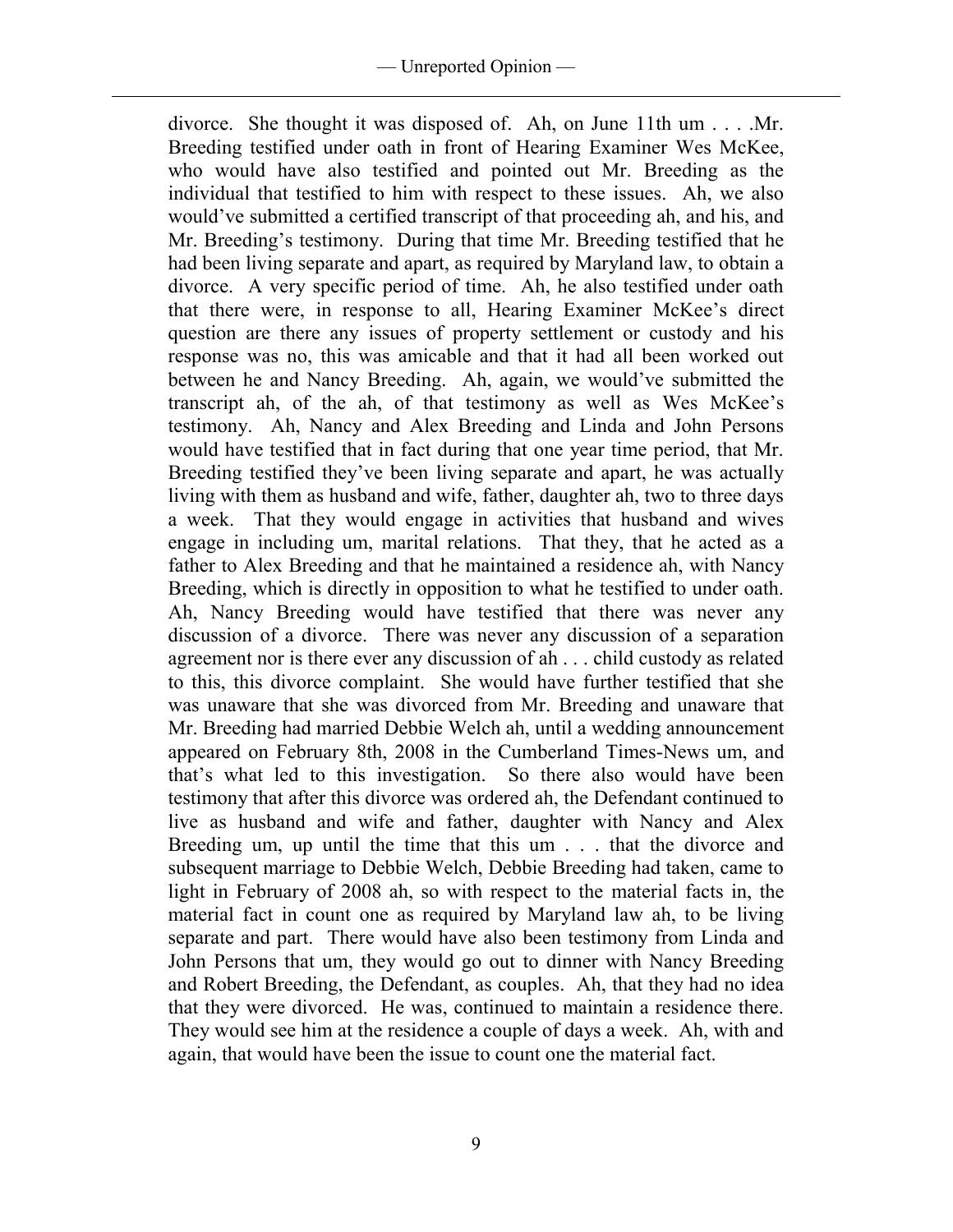— Unreported Opinion —

 $\overline{a}$ 

 In count two, obviously the Court's well aware and can take judicial notice, you can't have a, a uncontested divorce or default judgment if there is any dispute as to property settlement and or custody issues. At that point there would have to be some sort of hearing and order issued. So that would be the ah, these would be the relevant evidence that we would have provided ah, either through testimony and or documents with respect to count[] one and count[ ] two.

 The court invited appellee to comment on the State's proffer, and appellee's counsel responded: "[W]e do not agree with the characterization of some of the facts, however, we certainly acknowledge that they could prove the essential elements for the crime he's pleading guilty to."

The court then accepted the guilty pleas, saying: "Very well. Then the plea is accepted to both of the charges in this case. Both of which are perjury. Proceeding to sentencing. . . ." The court announced no further findings on the record regarding the voluntariness of the plea.

 The State pointed out the calculated nature of the deception involved here, arguing that appellee — "a retired Maryland State Trooper and an active duty Lieutenant Colonel in the U.S. Military" — should be incarcerated "because of who [appellee] was and is and the nature of this conduct. It's not something that happened in the spur of the moment where somebody makes a mistake and decides to lie on the spot. It's premeditated. It's willful. It's deliberate ah, in order to achieve a goal."

 The court advised appellee of his appeal rights, then asked for allocution. Appellee's attorney emphasized appellee's lack of any prior criminal record, his "distinguished career as a State Trooper for 24 years," and his current status as a Lieutenant Colonel in the military. Counsel could offer no explanation for appellee's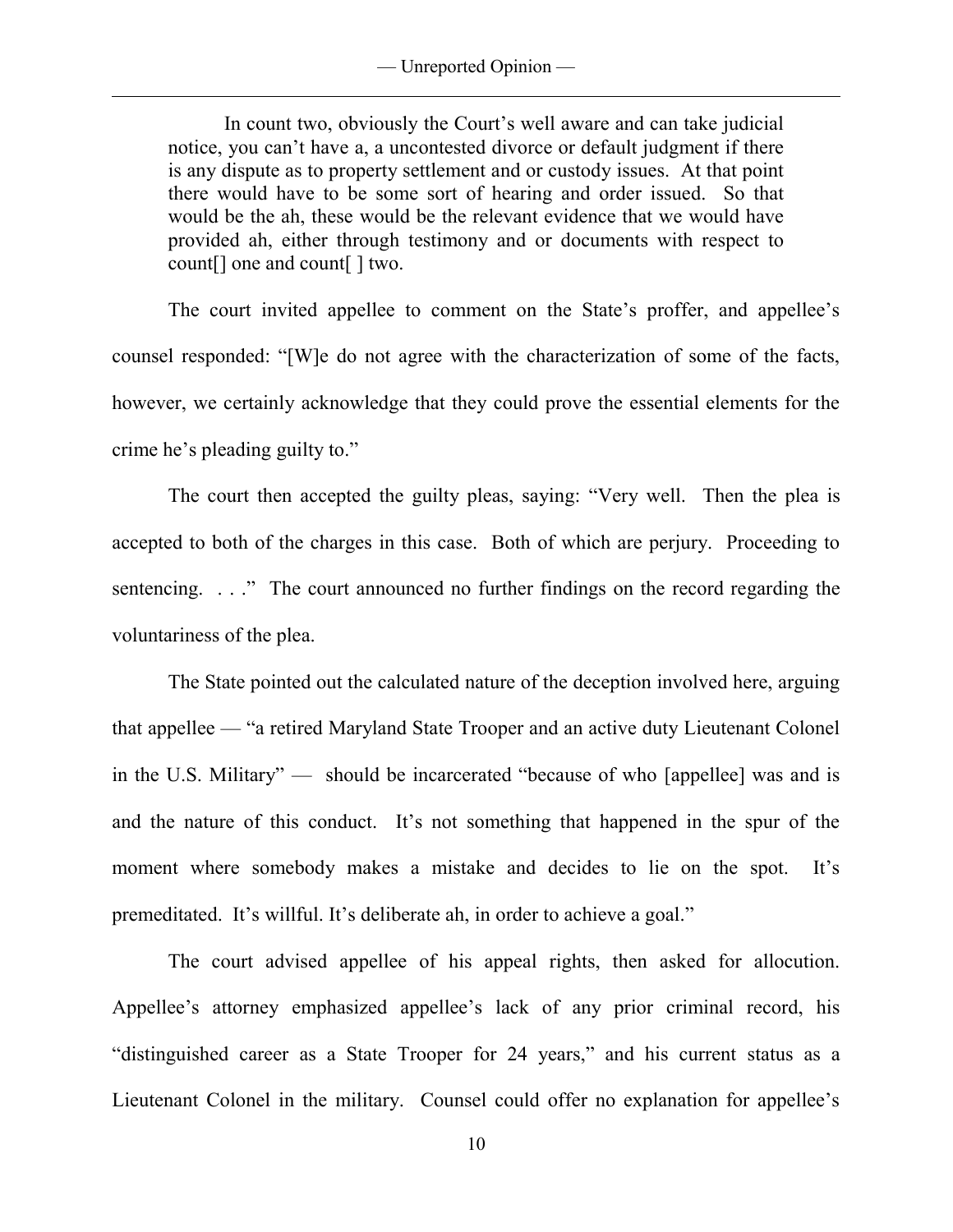$\overline{a}$ 

behavior that led to the perjury charges, but noted "**I suspect as a result of this he will ah, lose his employment from the military** ah, which is an added punishment frankly ah, as Lieutenant Colonel. It will take away part of his livelihood, all of his livelihood at this point in his life." (Emphasis added.)

 The court sentenced appellee to one year of incarceration on each of the two perjury convictions, both sentences to run concurrently, with credit for time served, and the balance of the time suspended in favor of three years' unsupervised probation. Additionally, the court ordered, as a condition of probation, that appellee was to have no contact with Nancy or Alex Breeding.

 On July 31, 2008, appellee filed, *pro se*, an application for leave to appeal to this Court, which was denied on March 9, 2010. On August 11, 2008, appellee filed, *pro se*, a motion to modify conditions of sentence. Appellee also filed a motion to revise sentence on September 10, 2008, and a "motion to reconsider motion for modification of sentence" on September 24, 2008. The court held a hearing on October 21, 2008. At the hearing, appellee informed the court that he was seeking "two reliefs today I think": a probation before judgment disposition on his two perjury convictions, and that the no-contact order as to Nancy and Alex Breeding be modified.<sup>1</sup>

 In support of the probation before judgment request, appellee's counsel argued that "he's still an active member of the military and ah, this very well could ah, end his career." The State argued in opposition:

<sup>&</sup>lt;sup>1</sup> Nancy Breeding acquiesced in that request, and the no-contact order was modified. That decision is not at issue on appeal.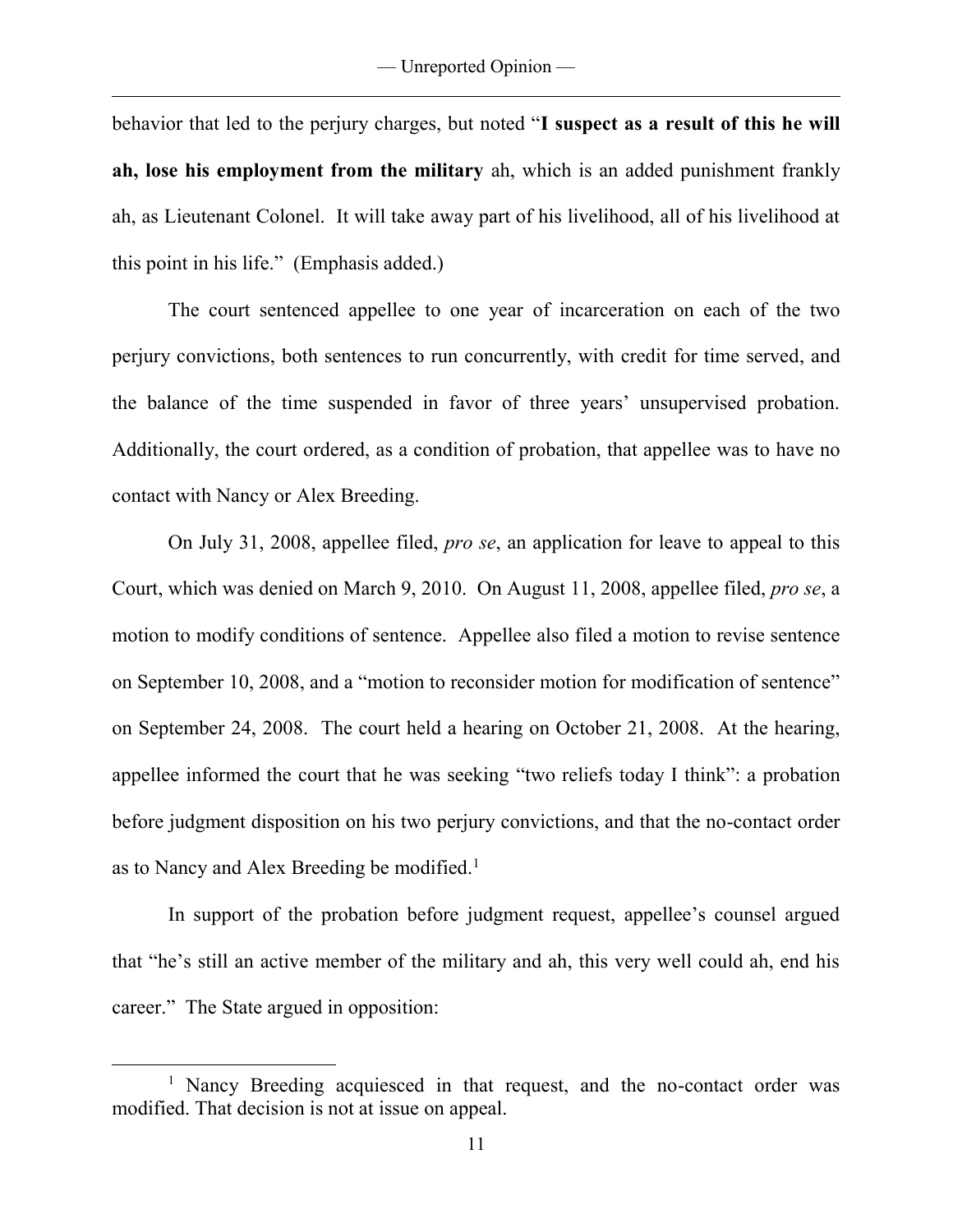With respect to the probation before judgment ah, you've already denied that Motion to Modify once. Ah, there's been no new evidence presented today from the, Mr. Breeding with respect to why his perjury conviction should be granted probation before judgment. There has been in fact other evidence that the State's been in possession of and in fact was going to use to impeach Mr. Breeding if he testified at a trial. Ah, Mr. Breeding, this is not Mr. Breeding's first issue with deceptive conduct. Ah, and as the State put in its written opposition to probation before judgment, this was an ongoing pattern of deceptive conduct on this Court to further a means to an end. It's not somebody that was caught on the spur of the moment and said and, and lied. It was intentionally deceptive conduct to falsify a divorce, well to obtain a divorce from Nancy Breeding without her knowledge so that he could marry his paramour. That doesn't deserve probation before judgment. It's compounded by the fact that he's a retired State Trooper and an active duty Lieutenant Colonel. We expect more from those types of people. They don't lie to this Court and get a probation before judgment. He knew what he was doing when he started it. He knew that the conduct was criminal and wrong and unethical and there's no reason for this man to get probation before judgment.

In response, appellee argued:

 $\overline{a}$ 

He already spent 27 days in jail as a result of this. Ah, also I alerted the Court to this previously, it appears ah, he's always been a productive, solid citizen until he came back [from] Iraq. Which we don't want to use as an excuse, but something derailed him at age 47 or 48. Um . . . So frankly um, not to minimize this, but ah, I think the 27 days in jail for somebody that would normally get no jail time ah, and the reason we stated is sufficient to have the Court consider probation before judgment in this matter.

 We infer that the request for probation before judgment was denied, although an order of denial does not appear in the docket entries. On March 18, 2010, appellee filed a motion to reconsider and re-open motion for modification of sentence, and on October 4, 2011, appellee filed a "Motion for Revision of Sentence (MD Rule 4-345)," which we likewise infer, in the absence of docket entries, were also both denied.

 The proceedings that led to the instant appeal began on June 4, 2014, when appellee filed a petition for writ of error coram nobis, making two arguments: one, that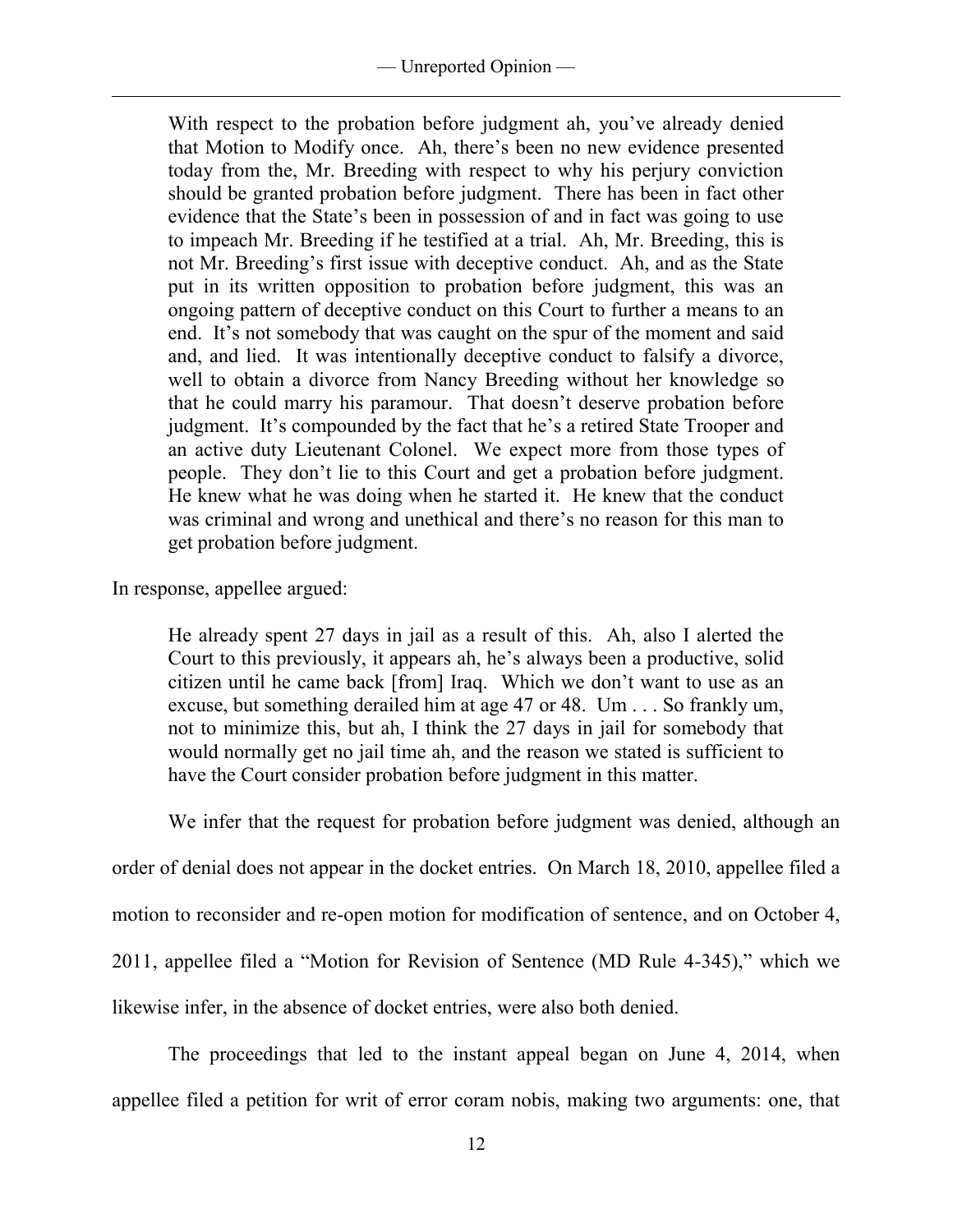his guilty pleas were not knowing, intelligent, and voluntary, and were accepted by the court in violation of the announcement requirement of Maryland Rule 4-242(c); and two, that he was denied effective assistance of counsel at the October 21, 2008, hearing on the motion to modify. The court conducted a hearing on December 2, 2014, after which it took the matter under advisement. On January 22, 2015, the coram nobis court issued a memorandum and order granting appellee's petition. The court did not address the ineffective assistance of counsel claim. But it found that appellee's "guilty pleas were invalid because the court failed to announce on the record that they were voluntary, as compelled by Rule 4-242(c)." The circuit court then ruled that, "because the other elements of coram nobis relief are present, the Court must vacate the guilty plea." The coram nobis court vacated appellee's perjury convictions, and granted appellee's request for a new trial on those charges. This appeal by the State followed.

## **STANDARD OF REVIEW**

Citing *Cirincione v. State*, 119 Md. App. 471 (1998), the State argues that the coram nobis court made a ruling on a question of law, and that our review is therefore de novo. Citing *Kusi v. State*, 438 Md. 362 (2014), appellee contends that the court's grant of his petition for coram nobis was a discretionary decision, and we review such decisions for abuse of discretion. We agree with the State. The crux of appellee's argument to the circuit court was the legal argument that he was entitled to relief because the plea court failed to comply with Maryland Rule 4-242(c); he argued that "[t]he failure of the plea court to announce on the record that the plea was knowingly and voluntarily entered was a violation of [his] substantive rights." The coram nobis court seemingly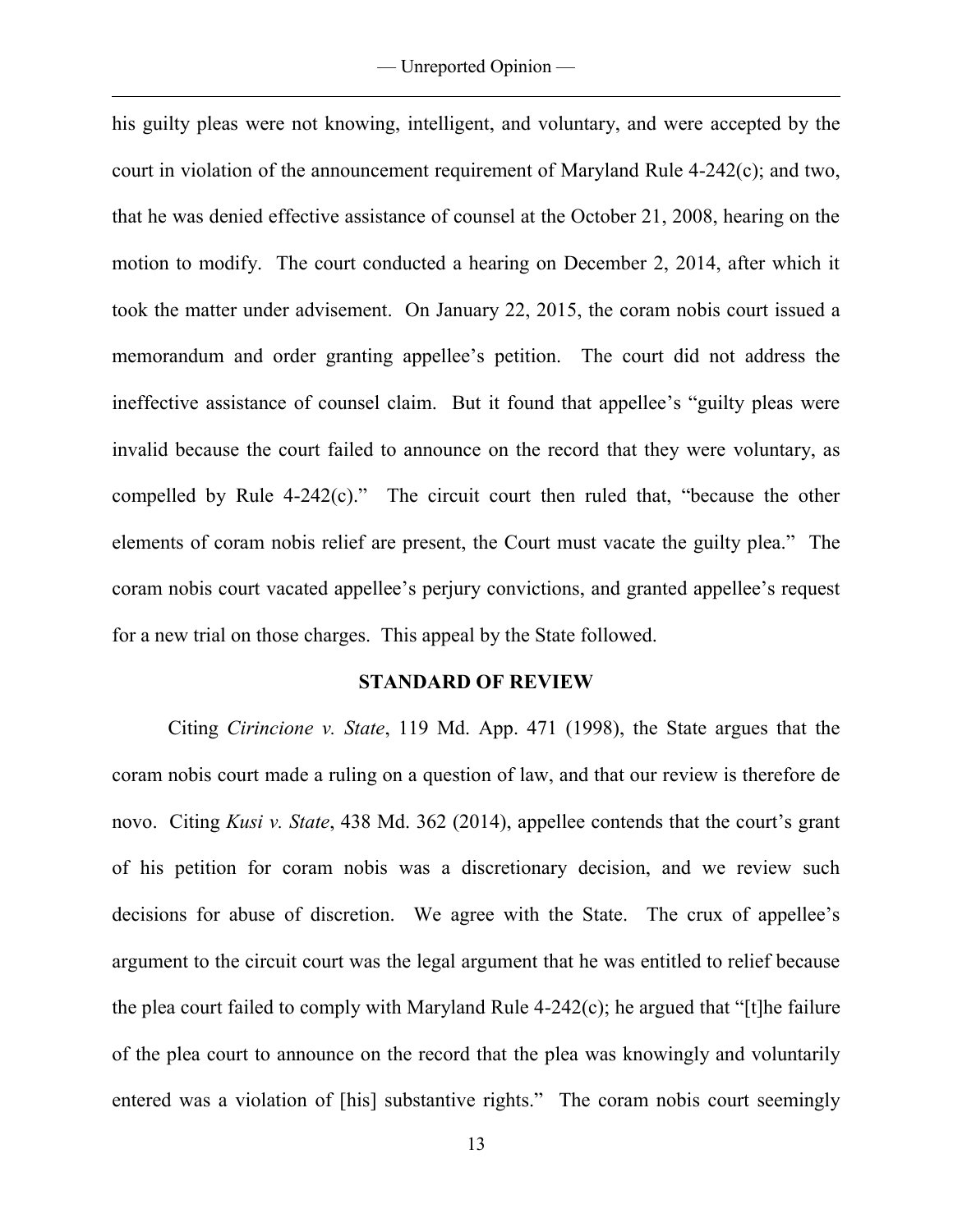accepted appellee's argument that a new trial was mandated, as a matter of law, by the Court of Appeals's ruling in *Nalls v. State*, 437 Md. 674 (2014). We review a circuit court's interpretation of rules of procedure de novo.

In *State v. Daughtry*, 419 Md. 35 (2011), the Court of Appeals confronted a case in which a defendant had asserted that the circuit court had failed to comply with Rule 4- 242(c) in ensuring that his guilty plea was knowingly and voluntarily entered. The Court's explanation of the appropriate standard of appellant's review in *Daughtry, id*. at 46-47, is equally applicable in this case:

It is well settled that where a case "involves an interpretation and application of . . . case law, our Court must determine whether the lower court's conclusions are 'legally correct' under a [non-deferential] standard of review." *Schisler v. State*, 394 Md. 519, 535, 907 A.2d 175, 184 (2006); *see Ali v. CIT Tech. Fin. Servs., Inc.*, 416 Md. 249, 257, 6 A.3d 890, 894 (2010). Further, to the extent that the State argues that the Maryland Rules require a result different than that reached by the intermediate appellate court, we note that "[b]ecause our interpretation of . . . the Maryland Rules [is] appropriately classified as  $[a]$  question $[ ]$  of law, we review the issues [without deference to the lower courts' decisions] to determine if the trial court was legally correct in its rulings on these matters." *Davis v. Slater*, 383 Md. 599, 604, 861 A.2d 78, 80–81 (2004); *see Owens v. State*, 399 Md. 388, 402–03, 924 A.2d 1072, 1080 (2007).

With respect to the substantive merits of a claim for coram nobis relief on grounds that a guilty plea was not entered into knowingly and voluntarily, the Court of Appeals explained in *State v. Smith*, 443 Md. 572, 650 (2015), "that '[o]ur jurisprudence, in determining the validity of a guilty plea, has focused always on whether the defendant, *based on the totality of the circumstances,* entered the plea knowingly and voluntarily.'" (Quoting *State v. Daughtry*, *supra*, 419 Md. at 69 (emphasis in original)). But the Court also explained in *Smith*, 443 Md. at 653, that, unlike the standard of review in the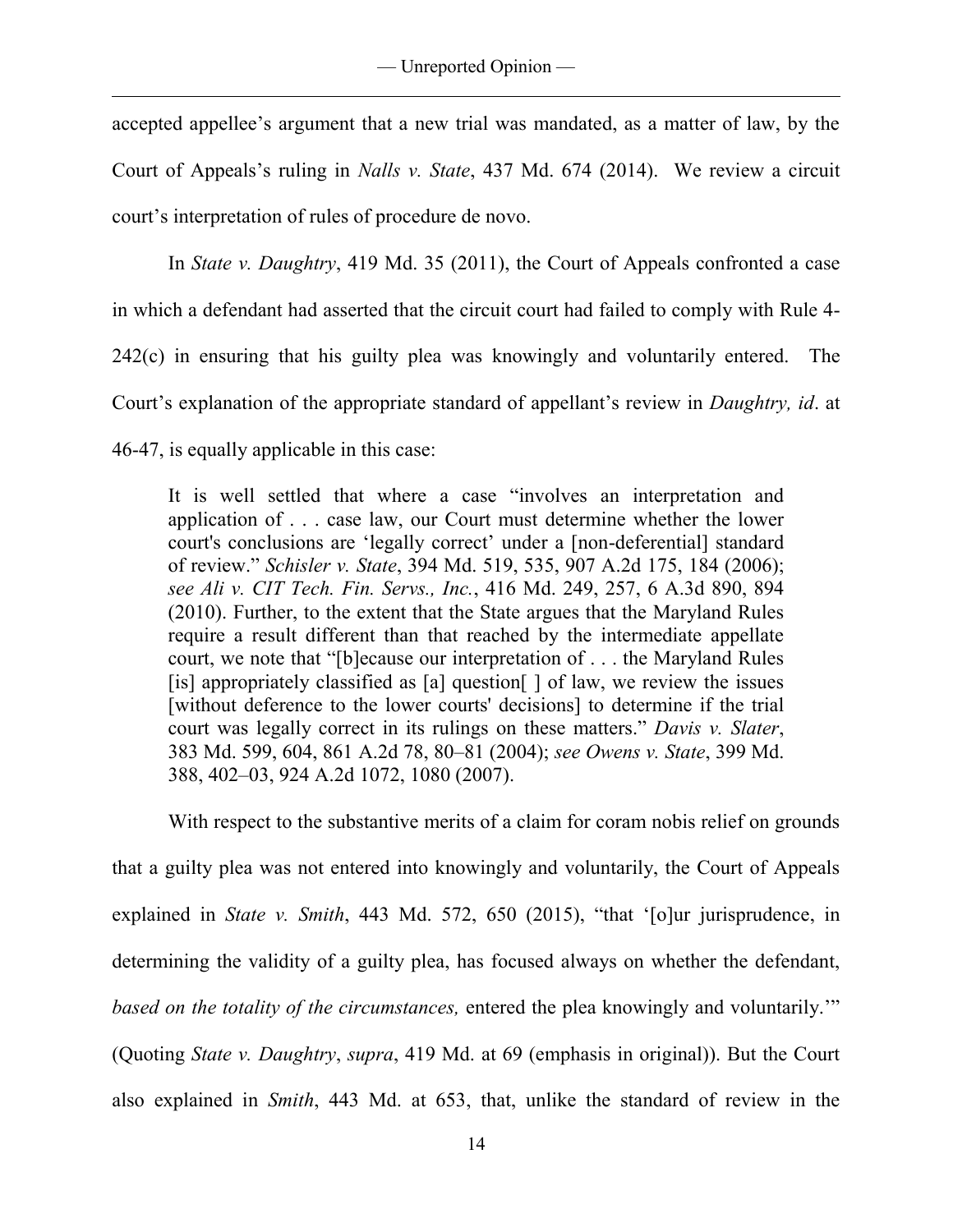*Daughtry* case, which was before the appellate court on direct appeal, "in a coram nobis case such as this one, the only issue is whether the defendant understood the nature of the charges—**regardless** of whether the trial court could determine as much."

The Court of Appeals reiterated in *Smith*, 443 Md. at 654: "[M]ost importantly**, a coram nobis proceeding's purpose is** *not to determine based on the record whether the trial court erred at the time of a guilty plea***, but instead to determine whether a petitioner indeed knowingly and voluntarily pled guilty**." (Emphasis added.)

#### **DISCUSSION**

 Before this Court, the State makes three arguments. It argues, first, that appellee's claim that his guilty pleas were invalid because the plea court failed to announce its findings on the record as required by Rule 4-242(c) was waived by appellee's failure to object at the plea hearing. Second, it argues that the plea court's failure to strictly comply with Maryland Rule 4-242(c), when considered in light of the totality of the circumstances surrounding the plea, does not vitiate a guilty plea that otherwise bears all the hallmarks of having been entered knowingly and voluntarily. Third, the State argues that the coram nobis court erred when it concluded that appellee had "suddenly" suffered significant collateral consequences as a result of his guilty plea, in light of the fact that the alleged consequences were all acknowledged by appellee at the time he entered the guilty plea.

Appellee responds that the State's waiver argument is itself waived because it was not adequately argued to the coram nobis court; that, even if we conclude that the State's waiver argument was preserved, "there is no case law interpreting [Rule] 4-242(c) to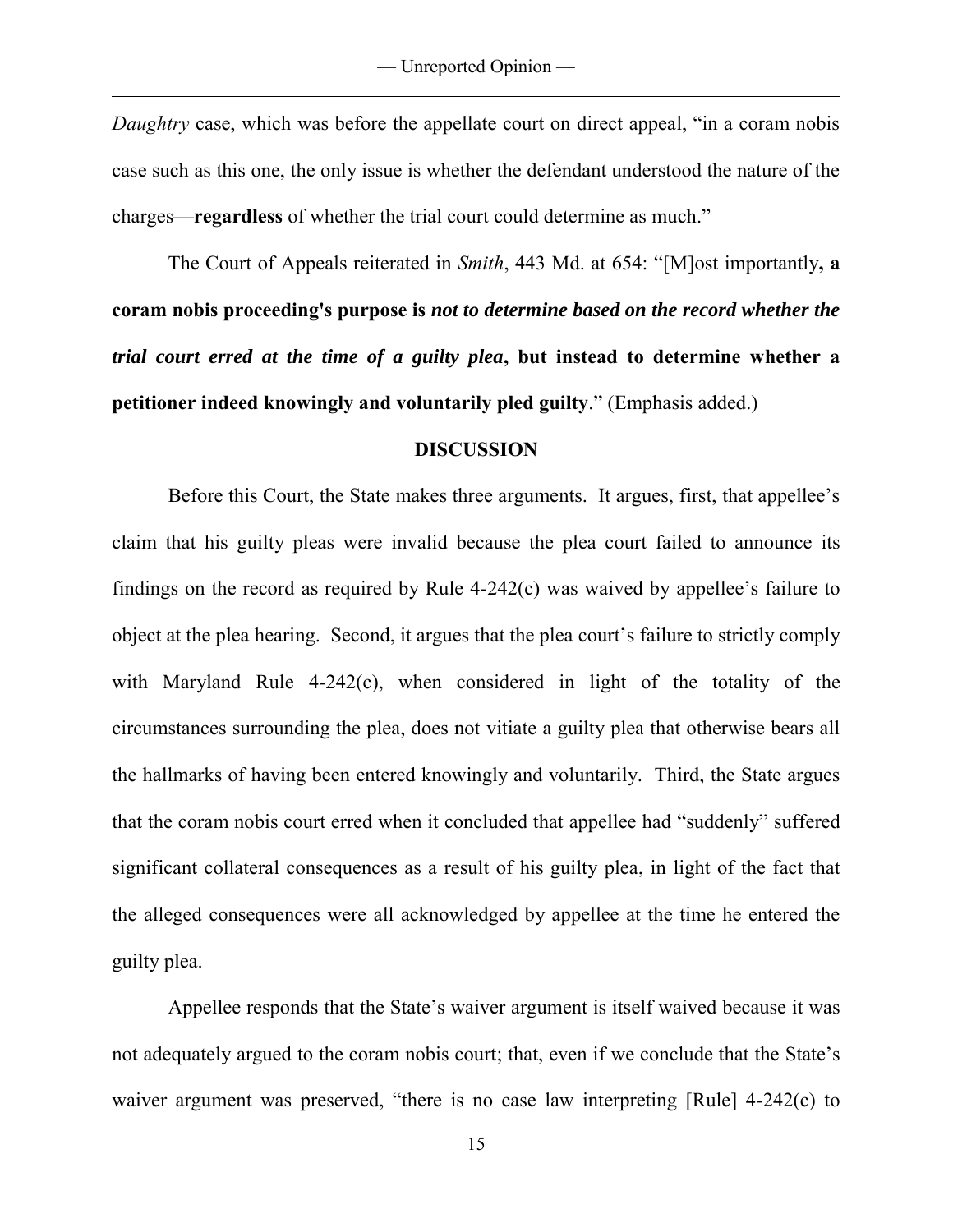require a contemporaneous objection" to the plea court's failure to make an announcement on the record; that the plea court's failure "to announce on the record that the plea was knowingly and voluntarily entered was a violation of [appellee's] substantive rights"; and that appellee has indeed suffered significant collateral consequences.

# **I. Preservation**

 $\overline{a}$ 

The State asserts that a defendant who makes a claim that the trial court committed a procedural error in accepting a guilty plea must be able to demonstrate that the right to challenge the error was preserved with an objection.

 The coram nobis court accorded no significance to the fact that, on the occasion when appellee pled guilty and the circuit court examined him on the record to assess whether appellee was "pleading voluntarily, with understanding of the nature of the charge and the consequences of the plea; and . . . [whether] there is a factual basis for the plea," the appellee lodged no objection to the court's failure to "announce[] on the record" the court's determination that the appellee was entering the guilty plea voluntarily and with understanding, as required by Maryland Rule 4-242(c). The State asserts that, because appellee failed to object to the plea court's lack of announcement, appellee is precluded from relying upon that procedural error as a basis for seeking coram nobis relief.

 We agree with the State that the coram nobis court erred in failing to consider whether appellee had knowingly waived the right to contest the voluntariness of his plea, and, more important, in concluding that the plea court's error in failing to make the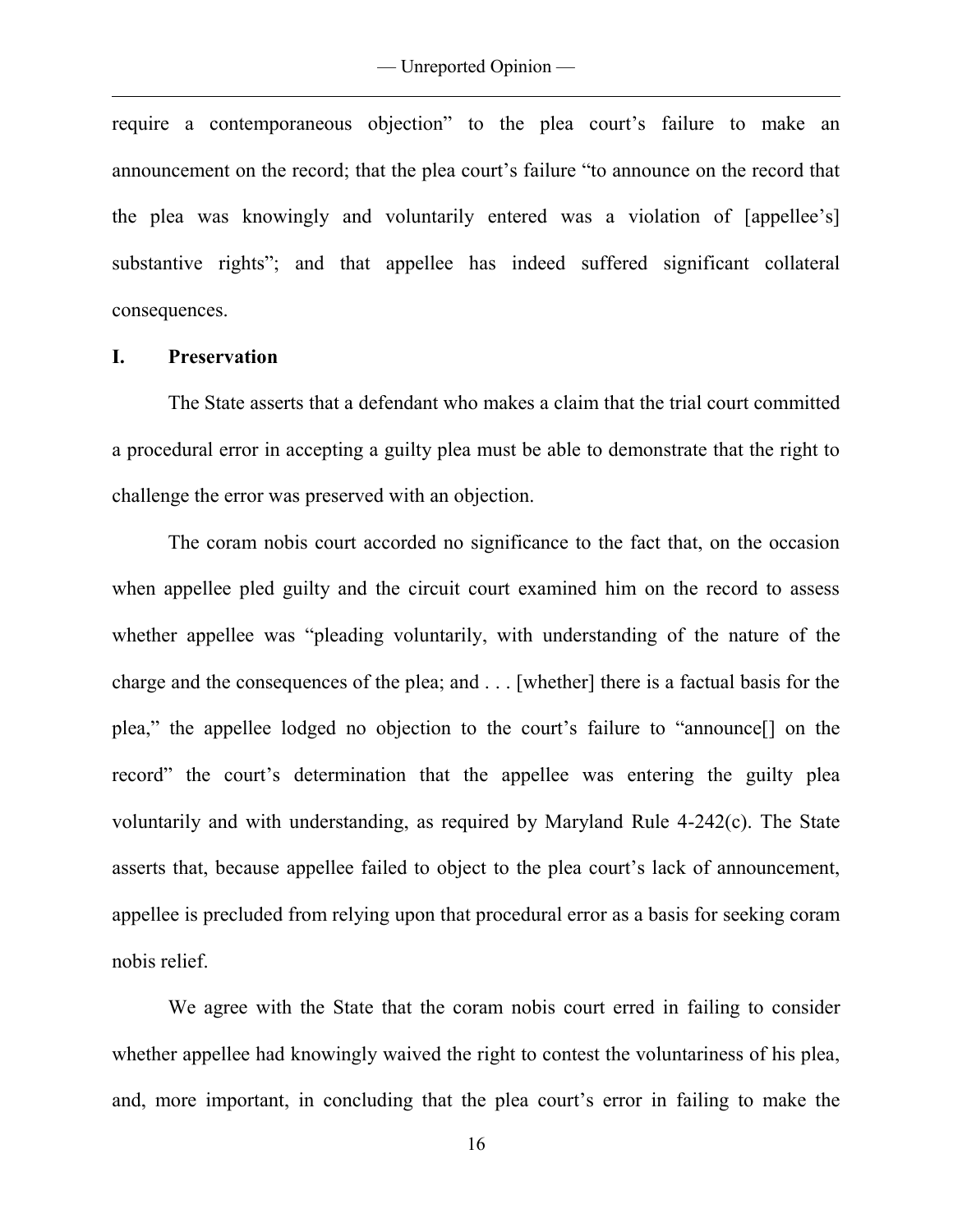announcement required by Rule 4-242(c), standing alone, was an error that required the grant of a new trial.

 The coram nobis court analogized the determine-and-announce requirement of Rule 4-242(c) to a similar requirement in Maryland Rule 4-246(b), which governs the acceptance of a defendant's waiver of trial by jury. The coram nobis court observed:

 Though Maryland courts have not specifically analyzed the  $[determine-and-announce]$  requirements elucidated in Rule  $4-242(c)$ , the Court of Appeals has interpreted rules similarly amended to require determination and announcement in the context of waiver of the right to a jury trial (Rule 4-246) and waiver of the right to counsel (Rule 4-215). *See Valonis v. State*, 431 Md. 551 (2013), *abrogated by Nalls v. State*, 437 Md. 674 (2014) (jury trial); *Westray v. State*, 217 Md. App. 429, 449, *cert. granted*, 440 Md. 225 (2014) (counsel). . . . Maryland courts have mandated strict compliance with determination and announcement requirements [of Rules 4-246 and 4-215, as amended effective January 1, 2008]."

"[A]ccordingly, the determination and announcement requirement is an essential component of the Rule. The Rule contemplates full compliance with both steps of the waiver procedure. Failure to comply is grounds for reversal." *Nalls*, 437 Md. at 687.

\* \* \*

 Here, as in *Nalls*, the Petitioner [*i.e.*, appellee] was questioned to determine the voluntariness of the plea agreement . . . . However, despite making the determination that the Petitioner was pleading voluntarily, the court failed to announce that fact on the record.

 As in *Nalls*, **the court failed to explicitly announce on the record the voluntariness of Petitioner's plea** and, in doing so, did not fully comply with the determination and announcement requirement outlined in Rule 4-242(c). . . . **Therefore**, because the other elements of coram nobis relief are present, **the Court must vacate the guilty plea.**

(Emphasis added.)

 $\overline{a}$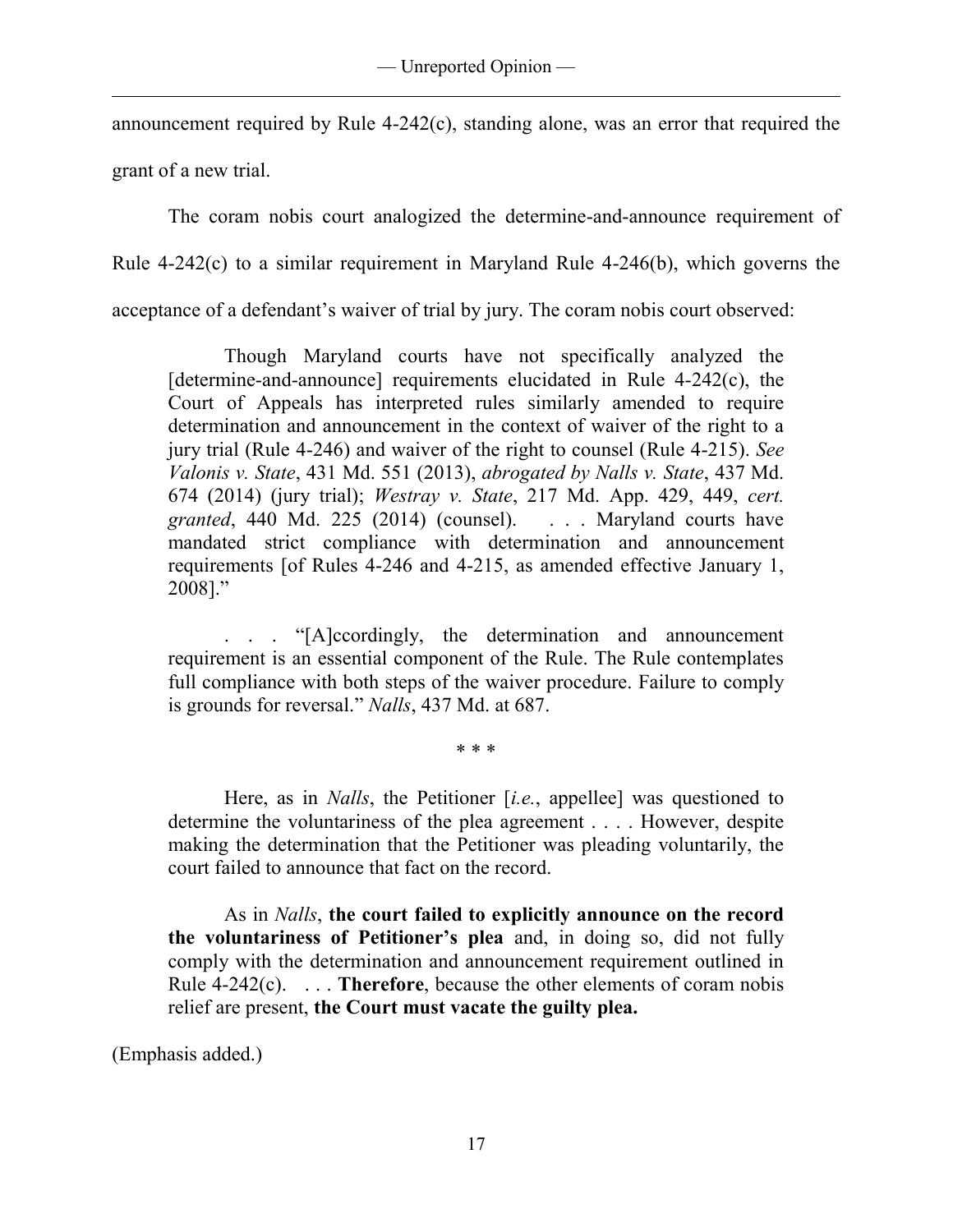The coram nobis court nevertheless recognized that the Court of Appeals had stated in *Nalls* that *Valonis* should not be read as holding that a claim for relief based upon non-compliance with the announcement requirement could be pursued without regard to preservation. In Footnote 9, the coram nobis court observed: "*Nalls v. State* only abrogated the decision [in *Valonis*] 'to the extent that *Valonis* could be read to hold that a trial judge's alleged noncompliance . . . is reviewable by the appellate court despite the failure to object at trial.' 437 Md. 674, 693-94 (2014). *As of April 23, 2014, the date of the Nalls decision, counsel must object to preserve the issue for appellate review."* (Emphasis added.)

 This footnote indicates that the coram nobis court interpreted *Nalls* as holding that there was no preservation requirement with respect to any claims that a trial court failed to comply with the determine-and-announce requirements of Rules 4-215(b), 4-242(c), and 4-246(b) that may have occurred prior to April 23, 2014. We do not agree with that interpretation of the preservation requirement, and conclude that this erroneous interpretation led the coram nobis court to apply an incorrect standard of review to the question of whether appellee voluntarily entered his plea of guilty.

 Soon after the *Valonis* ruling was issued, we observed in *Costen v. State*, 213 Md. App. 361 (2013), *vacated and remanded*, 438 Md. 135 (2014), that Rule 4-246(b), as interpreted by the Court of Appeals in *Valonis*, required trial courts to make an explicit determination on the record that a defendant's waiver of the right to be tried by a jury was both knowing and voluntary. *Costen*, *supra*, 213 Md. App. at 365. Furthermore, we concluded that *Valonis* stood for the proposition that "the absence of any objection to the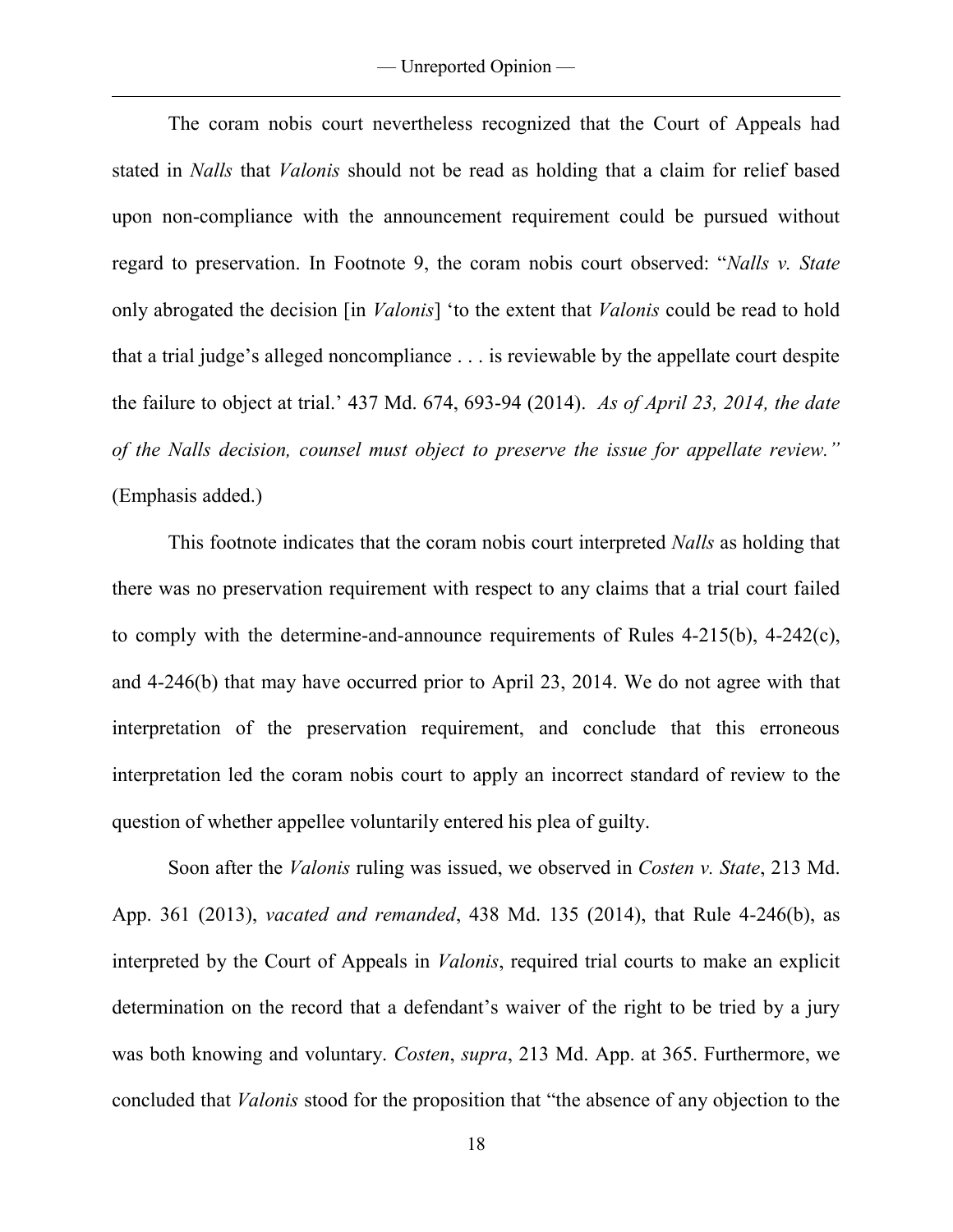circuit court's lack of strict compliance with the announcement requirement of Rule 4- 246(b) did 'not preclude appellate review.'" *Id.* at 367 (quoting *Valonis*, *supra*, 431 Md. at 569). But our reading of *Valonis* as excusing preservation with regard to claims of noncompliance with the announcement requirement of Rule 4-246(b) was expressly disavowed by the Court of Appeals in *Nalls*, and our ruling in *Costen* was summarily vacated, 438 Md. 135.

In *Nalls*, the Court of Appeals clarified that its consideration of an unpreserved error in *Valonis* had been an exception to the rule generally requiring an objection to preserve an argument for appeal: "[T]o the extent that *Valonis* could be read to hold that a trial judge's alleged noncompliance with Rule 4-246(b) is reviewable by the appellate courts despite the failure to object at trial, that interpretation is disavowed." 437 Md. at 693-94. Accordingly, *Nalls* did not announce a new preservation rule to be applied prospectively only; the Court of Appeals merely reiterated in *Nalls* that defendants must object to preserve for appellate review issues relative to Rule 4-246(b).

In *Nalls*, the Court of Appeals explained that it had exercised its discretion to address the issue in *Valonis* "pursuant to our authority under Rule 8–131(a), 'to guide the trial court or to avoid the expense and delay of another appeal.'" *Nalls*, *supra*, 437 Md. at 693 (quoting *Valonis, supra*, 431 Md. at 569). The Court of Appeals made plain in *Nalls*, however, that *preservation is required* to raise an appellate challenge to the trial court's ruling regarding a waiver of jury trial. The Court stated: "Going forward, however, the appellate courts will continue to review the issue of a trial judge's compliance with Rule 4-246(b) provided a contemporaneous objection is raised in the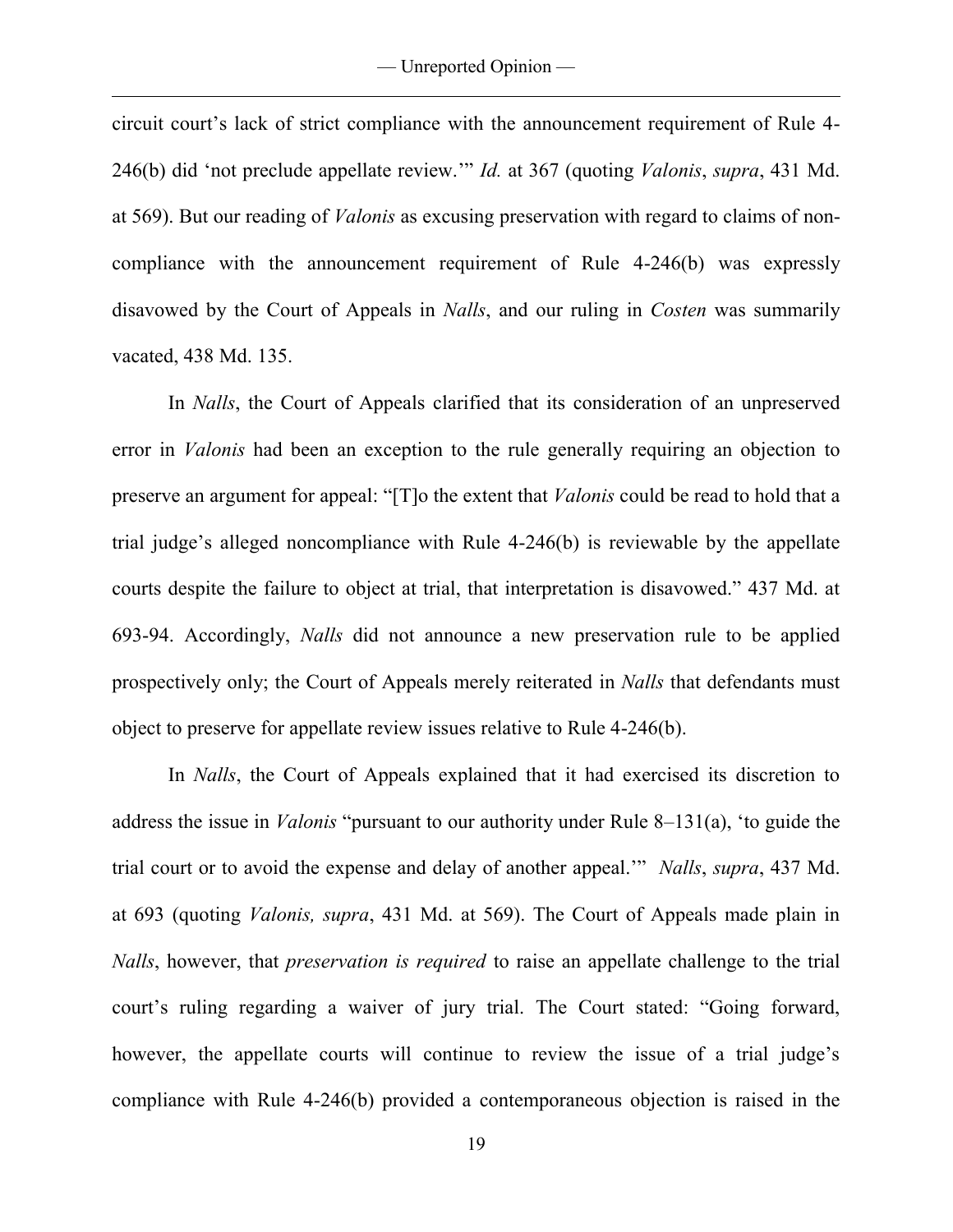trial court to preserve the issue for appellate review." *Nalls*, *supra*, 437 Md. at 693. Rather than read this statement as providing a blanket waiver of the preservation requirement for all instances in which a trial court had failed to make an announcement prior to the date of the *Nalls* opinion, we interpret the Court's statement as an explanation of the fact that it was exercising its discretion to address an unpreserved issue in *Nalls*, but it would not ordinarily do so. *Cf*. Maryland Rule 8-131(a) ("Ordinarily, the appellate court will not decide any . . . issue [other than jurisdiction] unless it plainly appears by the record to have been raised in or decided by the trial court . . . .").

 Subsequently, in *Meredith v. State*, 217 Md. App. 669, *cert. denied*, 440 Md. 226 (2014), Judge Raker explained that, although *Valonis* had not made it clear "whether an appellate court would review a jury trial waiver absent a contemporaneous objection in the trial court," 217 Md. App. at 674, the Court of Appeals "spoke loud and clear" in *Nalls*, and expressly clarified "that a contemporaneous objection in the trial court is a necessary predicate for appellate review." *Meredith*, 217 Md. App. at 674.

 In the present case, appellee made no objection to the guilty plea procedure or to the lack of an announcement by the plea court that it had determined that appellee was entering his plea knowingly and voluntarily. Any argument that the plea judge erred in failing to make an announcement could not have been raised on direct appeal.

 But, whether an error is waived for purposes of post-conviction relief or coram nobis relief is a different question from whether an issue is preserved for direct appeal. As the Court of Appeals explained in Part I of its opinion in *State v. Smith*, 443 Md. 572, 590: "The coram nobis remedy that exists today was established in *Skok v. State*, 361 Md.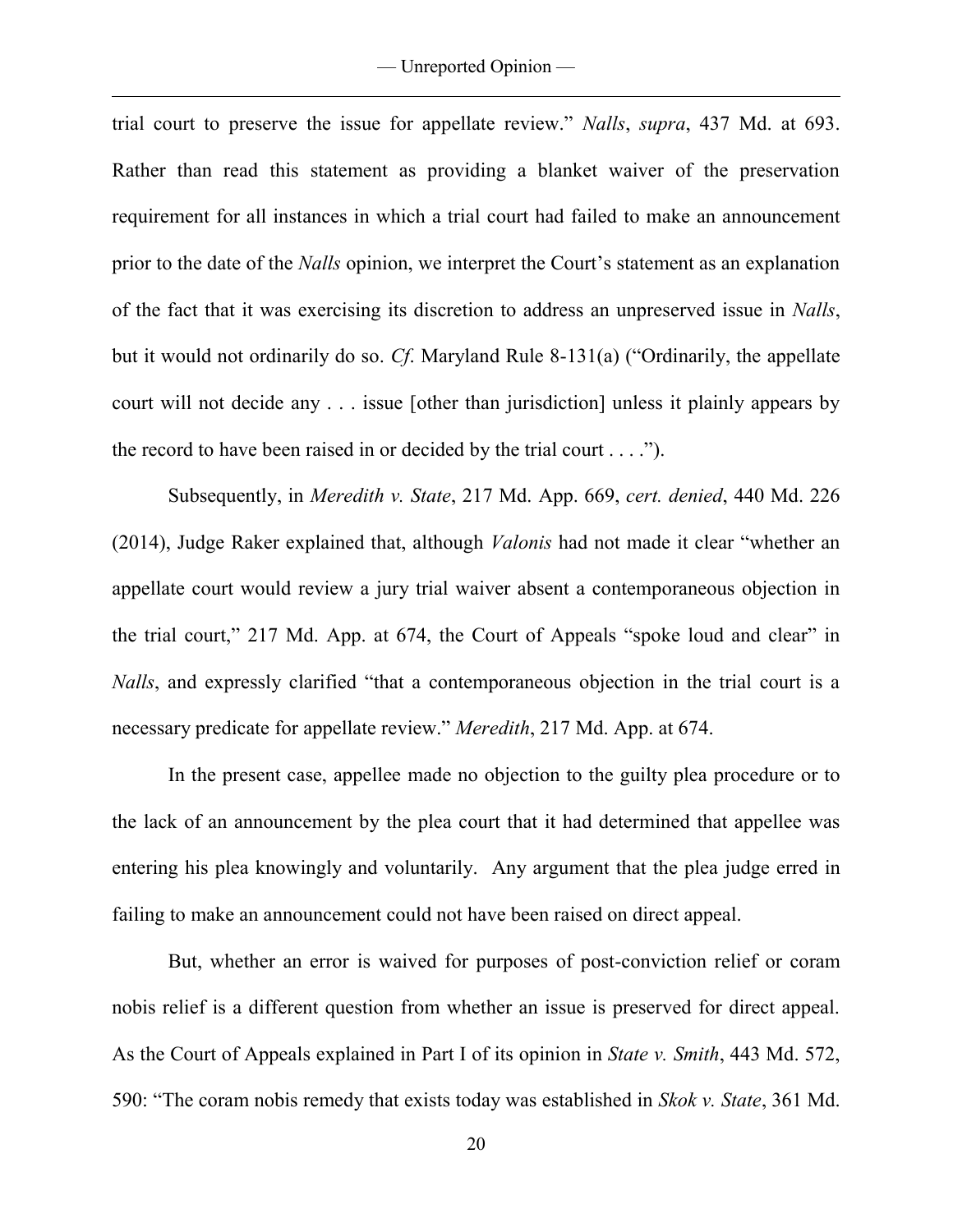52, 760 A.2d 647 (2000)." In *Skok*, 361 Md. at 79, the Court of Appeals established: "Basic principles of waiver are applicable to issues raised in coram nobis proceedings. *United States v. Morgan*, 346 U.S. at 512, 74 S.Ct. at 253, 98 L.Ed. at 257. . . . [T]he same body of law concerning waiver and final litigation of an issue, which is applicable under the Maryland Post Conviction Procedure Act, Code (1957, 1996 Repl. Vol., 1999 Supp.), Art. 27, § 645A (b) through (d), shall be applicable to a coram nobis proceeding challenging a criminal conviction."

 For purposes of coram nobis claims, therefore, the standard for determining whether the petitioner has waived a claim for relief is that described by the Court of Appeals in *State v. Smith*, 443 Md. at 604 (quoting *Curtis v. State*, 284 Md. 132, 140 (1978)):

 The standard of "waiver" for purposes of the [post conviction] Act is whether "the petitioner himself 'intelligently and knowingly' failed to raise the issue" or, stated another way, whether he was previously "aware of and understood the possible defense." In *Washington v. Warden* [, 243 Md. 316, 321–22, 220 A.2d 607 (1966)], the Court held that *facts* showing a lack of comprehension by petitioner adequately rebutted the presumption of an intelligent and knowing waiver. Moreover, the *Washington* case makes it clear that under the statute, the concept of a rebuttable presumption that a failure to raise an issue was intelligent and knowing, and the concept of "special circumstances" excusing an intelligent and knowing waiver, are separate and distinct matters.

 In sum, with respect to those situations governed by the "waiver" standards of [the post conviction Act] where the petitioner establishes that he did not in fact intelligently and knowingly fail to raise an issue previously, such issue cannot be deemed to have been waived. He need not, in addition, establish "special circumstances." It is only where the petitioner in fact intelligently and knowingly failed to raise an issue, or where he is unable to rebut the presumption of an intelligent and knowing failure, that he must show "special circumstances" in order to excuse his failure.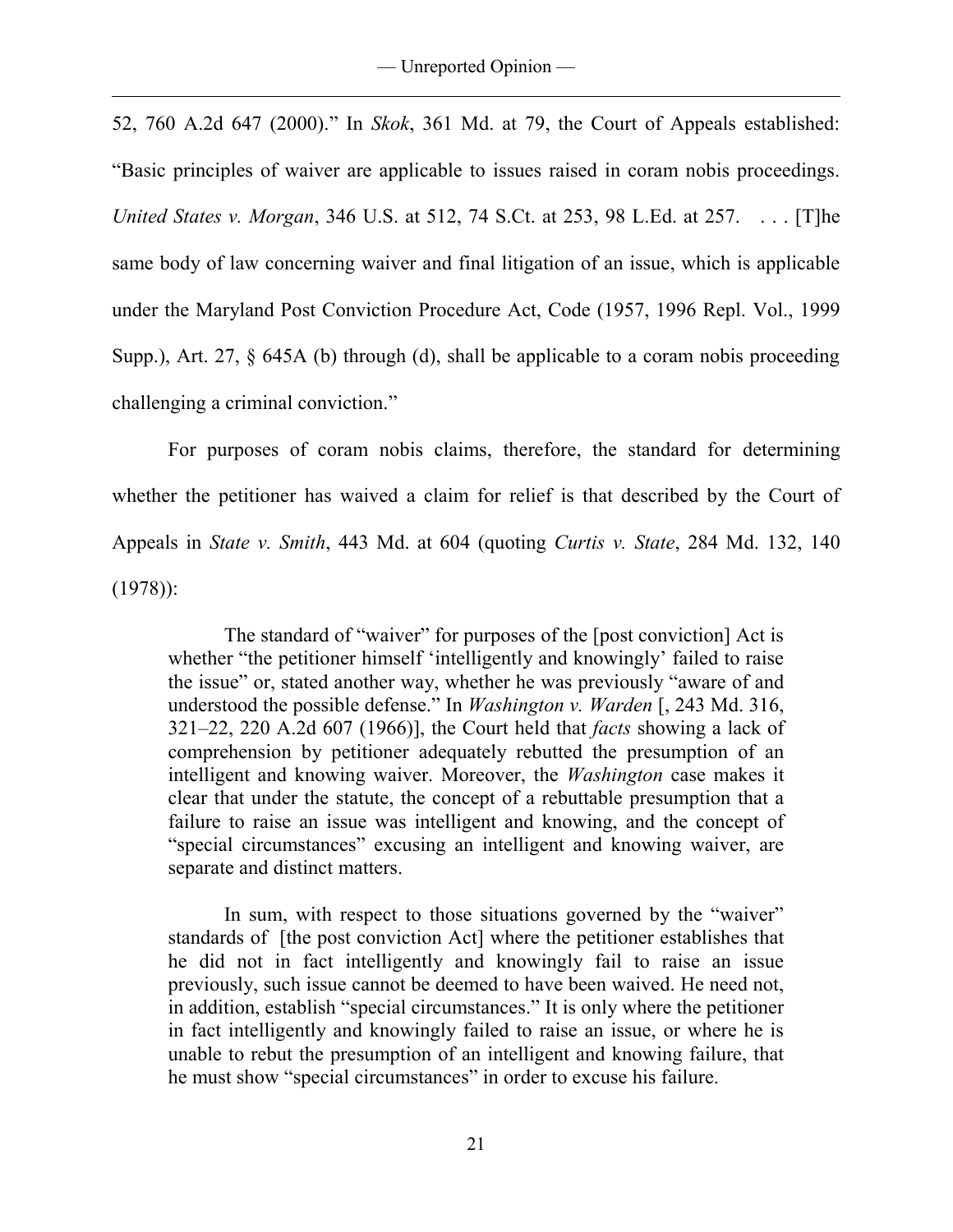Even if the appellee can persuade the coram nobis court that he did not waive his right to contest the voluntariness of his guilty plea, the existence of a procedural error in taking the plea does not necessarily support the grant of coram nobis relief. As Judge McDonald explained in his concurring opinion in *State v. Smith*, 443 Md. 572, 656 (2015), in supporting the 4-3 majority favoring the opinion of Judge Watts with respect to Part II of the ruling:

 I join Part II of Judge Watts' opinion (merits of this petition). As both opinions lay out, the writ of *coram nobis* is intended to correct the collateral consequences of a constitutional or fundamental error in an earlier criminal proceeding. But it is not necessarily a remedy for noncompliance with part of a procedural rule on how a guilty plea is taken. Nor, as Judge Watts persuasively sets out, is review limited to the record of the plea proceeding, as it would be in a direct appeal. The petitioner has the burden of showing an error of fundamental, compelling dimensions. *See, e.g., Skok v. State*, 361 Md. 52, 73, 760 A.2d 647 (2000) (*coram nobis* addressed to errors "of the most fundamental character") (citations omitted); *Holmes v. State*, 401 Md. 429, 475–76, 932 A.2d 698 (2007) (Raker, J., dissenting) ("an extraordinary remedy, to be employed only upon compelling circumstances").

In my view, it is because the writ provides relief only as to constitutional or fundamental errors—and not every error that might bring relief in a direct appeal—that the Legislature (in CP  $\frac{1}{2}$  8–401), and this Court, have adopted a policy to forgive what would otherwise be procedural mis-steps precluding consideration of the merits of a petition. This appears to me quite sensible and not at all "nonsensical."

 In our view, Part II of the Court's opinion in *State v. Smith* makes it clear that a trial court's failure to comply with the announcement requirement of Rule 4-242(c) is not, standing alone, conclusive proof that a defendant's plea was not entered knowingly and voluntarily. Because it appears to us that the coram nobis court concluded that it was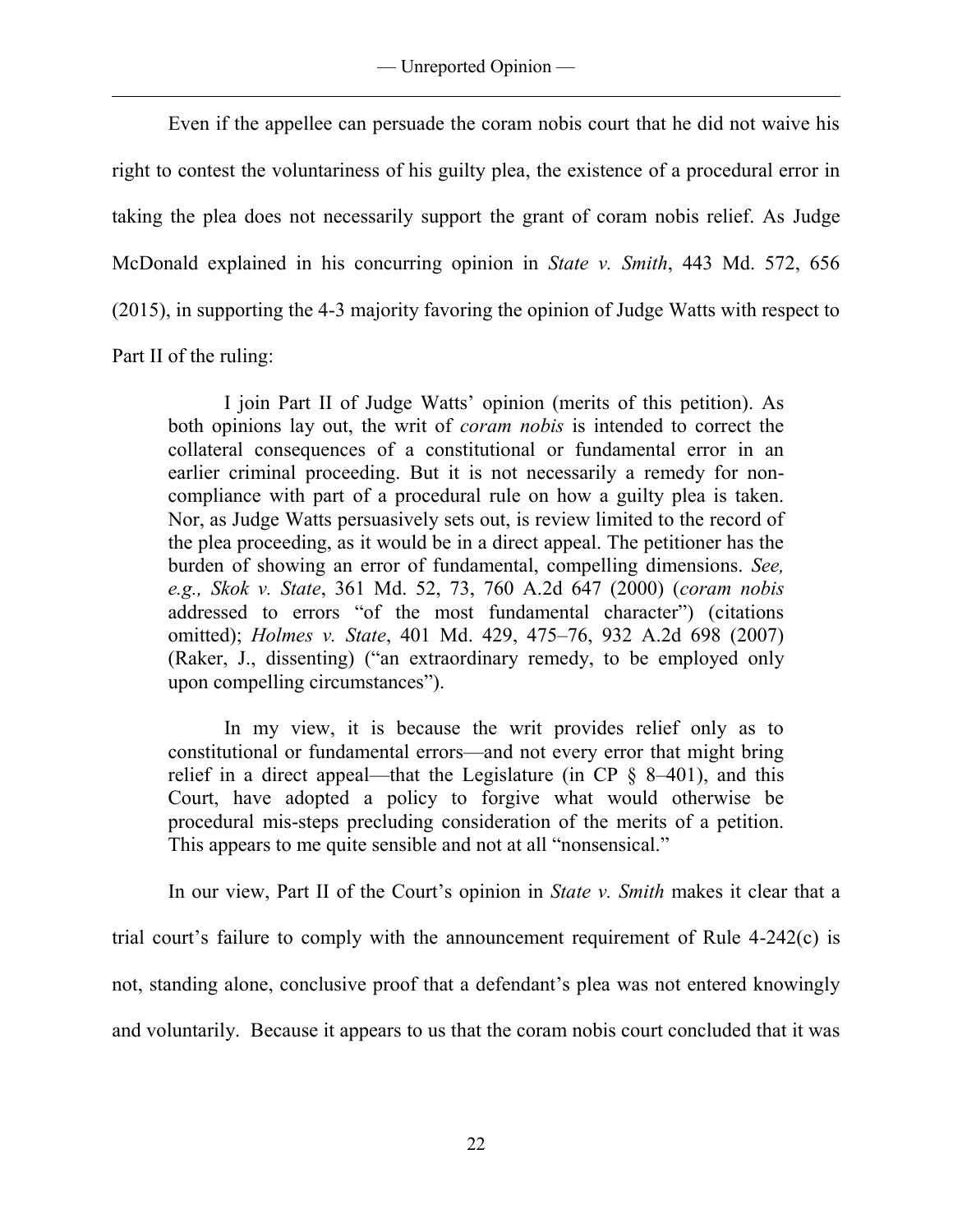obligated to grant relief based on the plea court's lack of strict compliance with the announcement rule, we will remand the case for further proceedings.

 As noted above, the correct analysis in a coram nobis proceeding reviewing a claim that a guilty plea was not knowing and voluntary takes into account the totality of the circumstances, and the issue for the coram nobis court to decide is **not "whether the trial court erred at the time of a guilty plea, but instead[, . . .] whether a petitioner indeed knowingly and voluntarily pled guilty."** *Smith, supra,* 443 Md. at 654 (emphasis added). In other words, it is not sufficient for a coram nobis petitioner to demonstrate that the trial court committed a procedural error at the time of accepting a guilty plea. Instead, the petitioner must persuade the coram nobis court, based on the totality of circumstances, that the guilty plea was not made knowingly and voluntarily.

 Because the coram nobis court did not have the benefit of the guidance provided by the Court of Appeals's opinion(s) in *State v. Smith*, 443 Md. 572, we have determined that a remand for further proceedings is in order. Upon remand, the court may consider whether there was a knowing and intelligent waiver of the right to challenge the voluntariness of the guilty plea. *Id*. at 604-08 (Chief Judge Barbera's majority opinion as to Part I, Waiver). But, assuming that the appellee can persuade the coram nobis court that appellee meets the *Smith* waiver standard for being able to challenge the voluntariness of his guilty plea in the first instance by way of a petition for coram nobis relief, the court will have to apply the "totality of the circumstances" test to assess whether appellee knowingly and voluntarily entered the guilty plea. *Id*. at 651 (Judge Watts's majority opinion as to Part II, Merits of Voluntariness Claim). As the Court of